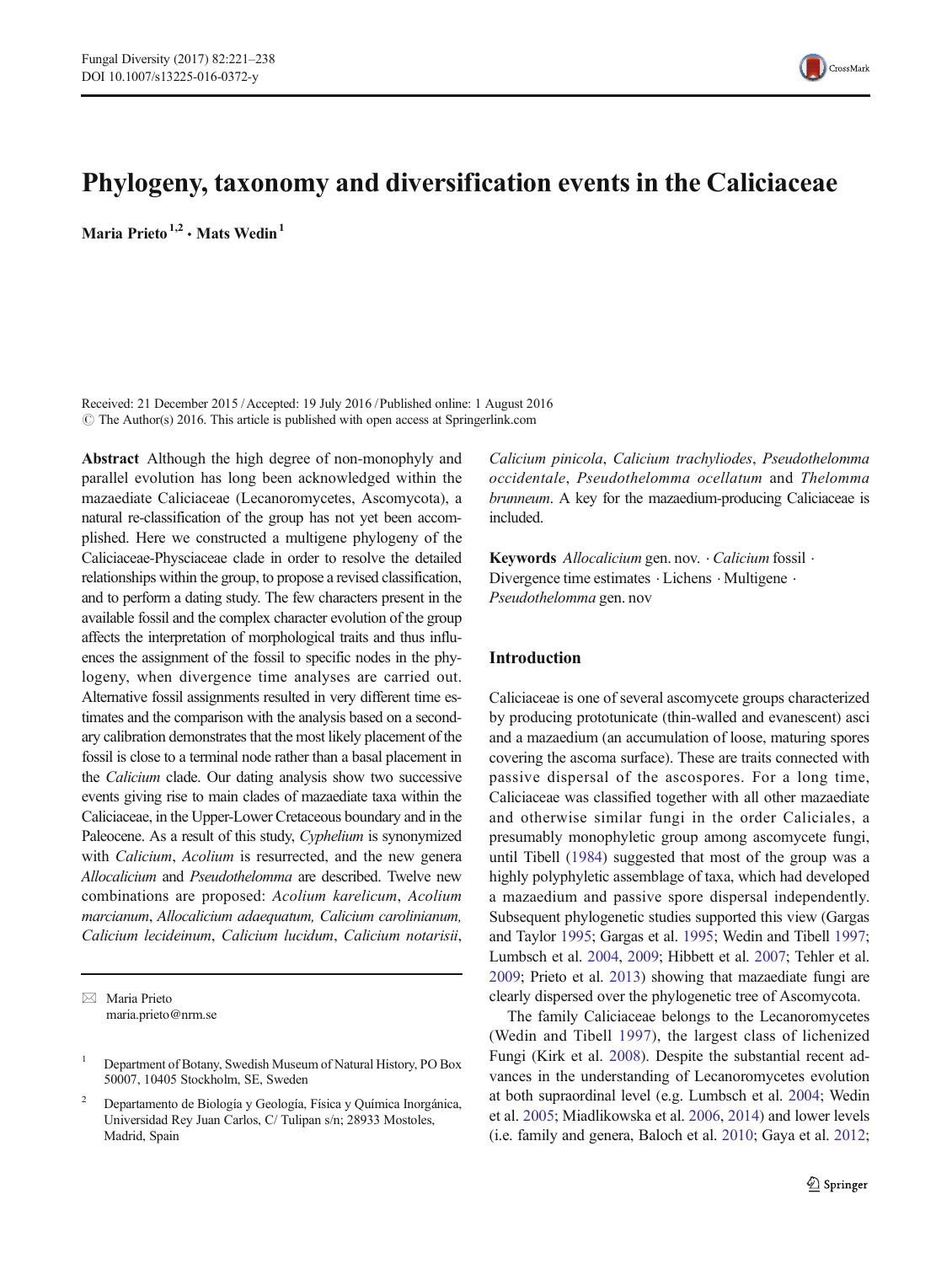Divakar et al. [2013;](#page-15-0) Singh et al. [2013;](#page-16-0) Otálora et al. [2014](#page-16-0); Westberg et al. [2015](#page-17-0); Resl et al. [2015](#page-16-0)) numerous groups are phylogenetically poorly understood and in great need of further study, and the otherwise well-known Caliciaceae is one of these. Caliciaceae forms a group with the nonmazaediate Physciaceae (Wedin et al. [2000,](#page-16-0) [2002](#page-16-0)). Although the Caliciaceae and Physciaceae have been suggested to form the suborder Physciineae in the Teloschistales (Miadlikowska et al. [2006;](#page-15-0) Hibbett et al., [2007](#page-15-0); Kirk et al. [2008;](#page-15-0) Lumbsch and Huhndorf [2010](#page-15-0)), recent classifications tend to raise the Caliciaceae-Physciaceae group to ordinal level (Gaya et al. [2012](#page-15-0)) using the name Caliciales. The opinion on the family delimitation varies somewhat. If one prefers treating all Caliciaceae and Physciaceae as one family, the name Physciaceae was proposed for conservation (Wedin and Grube [2002](#page-16-0)) and should then be used. Recently, however, a two-family concept tends to be preferred (Gaya et al. [2012](#page-15-0)); Caliciaceae, which includes the non-mazaediate genera with Bacidia-type asci (the Buellia-group of Rambold et al. [1994](#page-16-0); e.g. the buellioid genera, Dirinaria and Pyxine; Wedin et al. [2002;](#page-16-0) Miadlikowska et al. [2006,](#page-15-0) [2014](#page-16-0); Gaya et al. [2012](#page-15-0)), together with all mazaediate genera in this group, and Physciaceae, which includes taxa belonging to the "Physcia-group" of Rambold et al. ([1994](#page-16-0)), characterized by Lecanoratype asci. Within the Caliciaceae the recognition of two subfamilies has recently been proposed (Gaya et al. [2012\)](#page-15-0): Calicioideae and Buellioideae, but this was very preliminary, based on a small taxon sampling, and it was rather unclear what other taxa should be included in the two groups in addition to the sampled ones.

Tibell ([2003\)](#page-16-0) studied the generic delimitations in the mazaediate Caliciaceae based on combined ITS and LSU rDNA data, where many details on the relationships within this group were revealed. Five well-supported clades were identified and informally called the *Tholurna*-clade, Calicium glaucellum-clade, Calicium hyperelloides-clade, Calicium viride-clade and the Cyphelium tigillare-clade (in the ITS tree, the Acolium-clade was added, making a total of six clades). Perhaps the most interesting results were that both Calicium and Cyphelium in the sense of Tibell [\(1984\)](#page-16-0) were found to be non-monophyletic. In the ITS tree, Cyphelium inquinans and C. karelicum (the Acolium-clade) formed a group with the monotypic Acroscyphus and Texosporium, and a clade of Calicium adaequatum and Tholurna dissimilis (the Tholurna-clade), but Cyphelium tigillare (type of Cyphelium) and C. notarisii did not belong within that group. Calicium species were further distributed in four of the six clades from the ITS tree. Tibell expanded these investigations in a larger paper on Himalayan Calicium species (Tibell [2006\)](#page-16-0) using ITS rDNA sequences, where he identified four wellsupported clades: clade I, including the Calicium glaucellum and C. hyperelloides clades of Tibell ([2003](#page-16-0)), clade II, including Cyphelium s. str. and three species of Calicium, clade III,

including the Calicium viride group (Calicium s. str.), and finally clade IV which includes the Acolium-clade, Tholurna-clade, and an odd Calicium species, C. nobile. These four clades have unclear relationships to each other, and most lack obvious phenotypic characteristics to delimit them.

It is clear that the natural relationships within the mazaediate Caliciaceae remain unresolved, and that several of the mazaediate genera as currently understood are nonmonophyletic and thus unnatural. It is still unclear whether some of these mazaediate groups are more closely related to non-mazaediate groups within the Caliciaceae-Physciaceae clade (Caliciales sensu Gaya et al. [2012](#page-15-0)).

Adding a temporal dimension to the phylogeny may improve the phylogenetic reconstruction of phenotypic evolution, by detecting causal events or processes in the underlying phylogenetic diversity, and further by establishing a universal time-framework for biological classification that will facilitate studies in comparative evolution (Avise [2009\)](#page-15-0). Divergence time estimation has become increasingly prominent in evolutionary biology, including in the study of several groups of Ascomycota (Amo de Paz et al., [2011;](#page-14-0) Gueidan et al. [2011;](#page-15-0) Prieto and Wedin [2013;](#page-16-0) Beimforde et al. [2014](#page-15-0); Divakar et al. [2015;](#page-15-0) Gaya et al. [2015\)](#page-15-0). Information used to calibrate a phylogenetic tree is obtained from three principal sources: (1) geological events; (2) estimates from independent molecular dating studies; and (3) the fossil record, which normally is the major source of calibration points (Forest [2009\)](#page-15-0). There are, however, several major complications in fungal dating analyses, among which the scarcity of fossils (Berbee and Taylor [2010](#page-15-0)), the correct interpretation of the fossils available (Kaasalainen et al. [2015](#page-15-0)), and in particular the unclear assignment of fossils to specific nodes in the phylogeny (Forest [2009\)](#page-15-0), are potential sources of errors.

One fossil belonging to Calicium was described from Baltic amber dating back 55–35 million years ago (Rikkinen [2003\)](#page-16-0). The specimen is embedded in amber and is composed of a single detached ascoma with numerous spores. The ascoma consists of a smooth stalk with a broadly obconical capitulum and a well-developed mazaedium without any visible pruina (something that could have been lost in the preservation process), and with apparently roughly ornamented spores. Although this fossil, in combination with other fossils, was used in several dated phylogenies as a calibration point (Prieto and Wedin [2013;](#page-16-0) Beimforde et al. [2014](#page-15-0)) and the assignment to *Calicium* is not disputed, the exact position within Calicium is uncertain as there is no distinct morphological trait suggesting a clear affinity to any group of extant species.

In the present study, we produce a multilocus phylogeny of the Caliciaceae-Physciaceae clade to generate a hypothesis of the natural relationships in this group, and to test current generic delimitations. We achieve this through phylogenetic analyses using five molecular markers including a broad taxon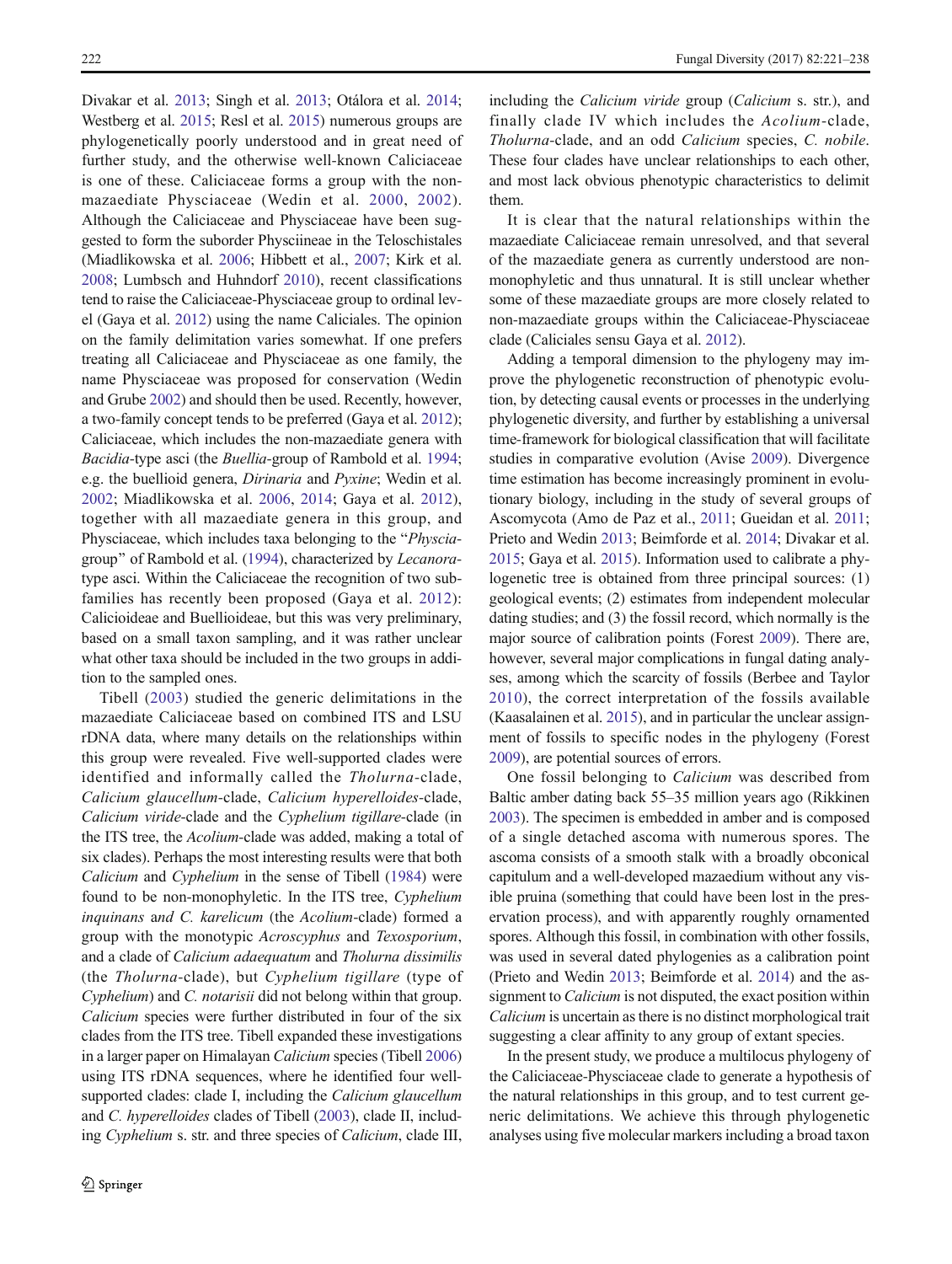sampling of the Caliciaceae-Physciaceae covering a wide range of groups of mazaedia-producing representatives and non-mazaedioid taxa from the Caliciaceae-clade. We conducted molecular dating analyses in order to understand the temporal framework of the evolution of the group. In this process, we performed different analyses with alternative positions of the Calicium fossil and compared with an analysis carried out with a secondary calibration as a way to evaluate the phylogenetic affinity of the Calicium fossil.

## Material and methods

## Taxon sampling

In this study we focused on the mazaediate members of the Caliciaceae; we also included members of the Physciaceae and the non-mazaediate members of the Caliciaceae (the Buellia-group of Rambold et al. [1994](#page-16-0)). One member of the Teloschistaceae was used as outgroup (Table [1](#page-3-0)).

## Molecular techniques

DNA was extracted using DNeasy Plant Mini Kit (Qiagen) according to the manufacturer's instructions. The following five regions were amplified: nuITS, nuLSU, mtSSU, and the protein coding genes β-tubulin and mcm7.

We amplified the nuITS with the primers ITS1F (Gardes and Bruns [1993\)](#page-15-0) and ITS4 (White et al. [1990](#page-17-0)), and the nuLSU with LR0R (Rehner and Samuels [1994](#page-16-0)), LR3, LR3R, LR6, LR7 (Vilgalys and Hester [1990](#page-16-0)), PRI1 and PRI2 (Prieto et al. [2010\)](#page-16-0) and nuLSU-155-5´ (Döring et al. [2000](#page-15-0)) in different combinations. We also designed some specific primers for the nuLSU region in order to avoid photobiont amplifications (LSU-JLT-1F: 5´-CTCAGTAACGGCGAGTGAAG-3´, LSU-JLT-1R: 5´-TCCGGCACCTTAACCTCAC-3´ and LSU-JLT-2R: 5´- CCATCCGAAAACATCTGGA-3′). The mtSSU region was amplified with mtSSU1 and mtSSU3R (Zoller et al. [1999](#page-17-0)). We used the primers Mcm7-709for and Mcm7-1348rev (Schmitt et al. [2009\)](#page-16-0) for amplification of the Mcm7 region and in some cases we carried out a nested PCR using  $1 \mu$  of the PCR product and the internal primers Mcm7-CalicF and Mcm7-CalicR (Prieto et al. [2013\)](#page-16-0). The protein coding β-tubulin was amplified using the primers Bt3-LM and Bt10-LM (Myllys et al. [2001\)](#page-16-0).

PCR amplifications were performed using Illustra™ Hot Start Mix RTG PCR beads (GE Healthcare, UK) in a 25 μl volume, containing 3 to 6 μl of diluted genomic DNA, 10 μM of each primer and distilled water. Amplifications were performed using the following program: initial denaturation at 95 °C for 15 min, followed by 35 cycles of 95 °C for 45 s, 54–56 °C for 50 s, 72 °C for 1 min, followed by a final extension at 72 °C for 5 min. PCR products were subsequently purified using the enzymatic method Exo-sap-IT (USB Corporation, Santa Clara, California, USA) or when multiple bands were amplified, products were size-fractionated on a 1 % agarose gel run in TBE buffer, stained with GelRed™ (Biotium Inc.), visualized over a UV trans-illuminator, excised and purified using QIAquick spin columns (Qiagen). The purified PCR products were sequenced using the same amplification primers.

Sequences were assembled and edited using Sequencher v. 4.10.1. (Genes Codes Corporation, Ann Arbor) and deposited in GenBank (Table [1\)](#page-3-0). Subsequently, sequences were aligned manually using MacClade 4.01 (Maddison and Maddison [2001\)](#page-15-0) and translated to amino acids in the protein coding loci. Ambiguous regions (sensu Lutzoni et al. [2000\)](#page-15-0) and introns were delimited manually and excluded from phylogenetic analyses. Additionally, we used Gblocks 0.91b (Castresana [2000](#page-15-0)) to identify the ambiguous regions. Since the Maximum Likelihood results were very similar between Gblocks and manually constructed matrices we used the latter for the rest of analyses.

## Phylogenetic analyses

Each individual gene region was analysed using maximum likelihood-based inference (ML) as implemented in RAxML ver. 8.1.11 (Stamatakis [2014\)](#page-16-0) with a GTRGAMMA model for tree inference. Bootstraping was performed with a GTRCAT model and 1000 replicates. In order to check for gene-tree incongruence we compared maximum likelihood bootstrap values (ML-BS) between the individual gene trees considering a conflict among clades when a supported clade (bootstrap support >70 %) for one marker was contradicted with significant support by another. Because no supported nodes were in conflict, the data were combined into a single concatenated data matrix.

The combined maximum likelihood (ML) analyses were run with 7 distinct partitions (nuITS, nuLSU, mtSSU, first and second codon positions of the mcm7 and β-tubulin and the third codon position of the mcm7 and β-tubulin), using a GTRGAMMA model of molecular evolution and rate heterogeneity with unlinked parameters and 1000 bootstrap replicates.

To select partitions and its optimal models of nucleotide substitution, we used PartitionFinder version 1.0.1 (Lanfear, [2012\)](#page-15-0) with unlinked branch lengths option and the Akaike Information Criterium (AIC) for model selection. The GTR model (Rodríguez et al. [1990](#page-16-0)) with an estimated proportion of invariable sites and with a gamma distribution was selected for nuITS, nuLSU and mtSSU, third codon position of the βtubulin and first and second codon positions of the mcm7, while HKY (Hasegawa et al. [1985](#page-15-0)) and SYM (Zharkikh [1994](#page-17-0)) with an estimated proportion of invariable sites and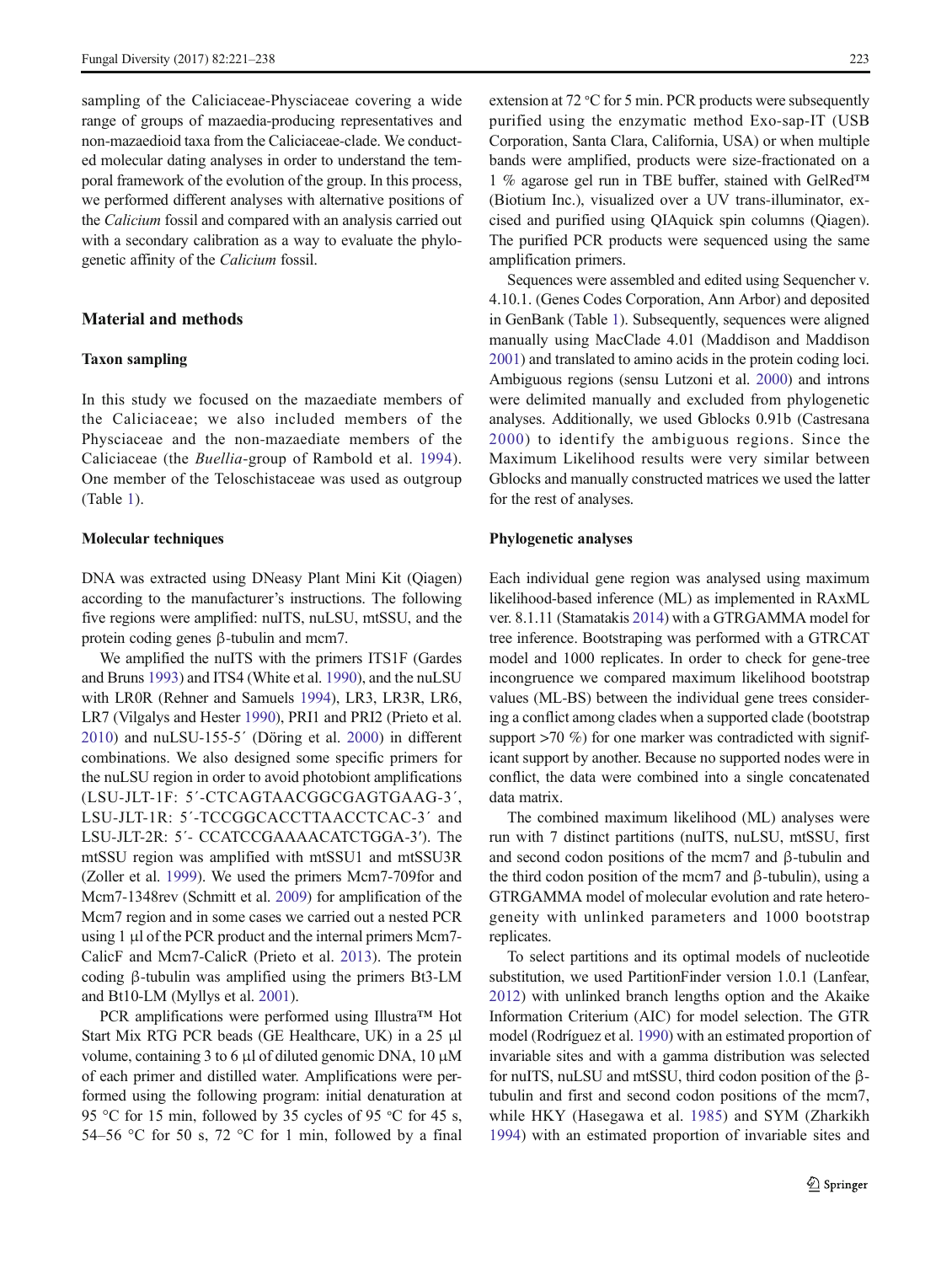<span id="page-3-0"></span>Table 1 Specimens used for the study, with GenBank accession numbers. Entries for newly obtained sequences are in boldface. Specimen data are given with collection number and location of voucher

|                                            |                                |                 | <b>GenBank accession number</b> |                      |                          |                          |
|--------------------------------------------|--------------------------------|-----------------|---------------------------------|----------------------|--------------------------|--------------------------|
| <b>Species name</b>                        | <b>Voucher information</b>     | mtSSU           | mcm7                            | nuITS                | nuLSU                    | $\beta$ -tubulin         |
| Acolium inquinans                          | Wedin 6352 (UPS)               | AY143404        | JX000161                        | AY450583             | AY453639                 | KX529023                 |
| Acolium karelicum                          | Hermansson 16472 (UPS)         |                 | KX529045                        | KX512897             | KX512879                 | $\bar{a}$                |
| Acroscyphus sphaerophoroides               | Obermayer 6077 (UPS)           | <b>KX512984</b> | KX529029                        | <b>KX512898</b>      | $\overline{\phantom{a}}$ |                          |
| Allocalicium adaequatum                    | Spribille 14143 (UPS)          | <b>KX512986</b> |                                 | <b>KX512906</b>      | KX512859                 | <b>KX528996</b>          |
| Amandinea coniops                          | Nordin 6113 (UPS)              | <b>KX512978</b> |                                 |                      | <b>KX512865</b>          | <b>KX528998</b>          |
| Amandinea punctata                         | Wedin 2/3/96 (UPS)             | AY143399        | KX529025                        | KX512899             | AY340536                 | $\bar{a}$                |
| Anaptychia ciliaris                        | Wedin 6429 (UPS)               | AY143400        | KX529054                        | AY143391             | <b>KX512894</b>          | $\bar{a}$                |
| Anaptychia runcinata                       | Santesson 32628 (UPS)          | KX512977        | KX529034                        | L.                   |                          |                          |
| Baculifera remensa                         | Prieto (S)                     | KX512962        |                                 |                      | <b>KX512881</b>          |                          |
| Buellia badia                              | Westberg 09-079 (S)            | KX512963        |                                 | <b>KX512900</b>      | <b>KX512880</b>          | <b>KX529008</b>          |
| Buellia disciformis                        | Wedin 6155 (BM)                | JX000116        | JX000152                        | AY143392             | JX000082                 | ÷,                       |
| Buellia dispersa                           | Ryan 21685 (S)                 |                 | KX529035                        |                      |                          |                          |
| Buellia elegans                            | Hansen $(S)$                   | KX512993        |                                 | <b>KX512901</b>      |                          | <b>KX528988</b>          |
| Buellia erubescens                         | Wetmore 95879 (S)              | KX512969        |                                 | <b>KX512902</b>      | <b>KX512874</b>          | <b>KX529004</b>          |
| Buellia frigida                            | Westberg $(S)$                 | KX512992        |                                 | <b>KX512903</b>      | <b>KX512852</b>          | $\bar{a}$                |
| Buellia tesserata                          | Tehler 7323 (S)                |                 | KX529050                        | <b>KX512904</b>      | <b>KX512885</b>          | $\sim$                   |
| Calicium abietinum                         | Tibell 25061 (UPS)             | KX512971        | KX529041                        | KX512905             | KX512872                 | <b>KX529003</b>          |
| Calicium adspersum                         | Prieto $3037(S)$               | KX512949        | KX529055                        | <b>KX512907</b>      | <b>KX512895</b>          | <b>KX529022</b>          |
| Calicium chlorosporum                      | Tibell 25012 (UPS)             | KX512956        | KX529059                        |                      | <b>KX512892</b>          | ÷,                       |
| Calicium chlorosporum                      | Thor 20859 (UPS)               | KX512955        |                                 |                      |                          |                          |
| Calicium corynellum                        | Prieto (S)                     | KX512985        | <b>KX529048</b>                 | <b>KX512908</b>      | KX512855                 | <b>KX528989</b>          |
| Calicium denigratum                        | Prieto $(S)$                   | KX512965        | <b>KX529044</b>                 | KX512909             | <b>KX512878</b>          | $\overline{\phantom{a}}$ |
| Calicium glaucellum                        | Wedin 8563 (S)                 | <b>KX512980</b> | KX529032                        | <b>KX512910</b>      | <b>KX512864</b>          |                          |
| Calicium lecideinum                        | Prieto (S)                     | KX512961        | KX529046                        | <b>KX512911</b>      | <b>KX512882</b>          | KX529009                 |
| Calicium lenticulare                       | Tibell 23284 (UPS)             | KX512979        | KX529033                        | KX512912             | $\sim$                   | <b>KX528997</b>          |
| Calicium montanum                          | van den Boom 23445 (UPS)       |                 |                                 | KX529069             | KX512853                 |                          |
| Calicium nobile 1                          | Tibell 21968 (UPS)             | <b>KX512988</b> | <b>KX529060</b>                 | KX512913             | <b>KX529070</b>          | ÷,                       |
| Calicium nobile 2                          | Tibell 23396 (UPS)             | <b>KX512987</b> | <b>KX529061</b>                 | KX512914             | KX529071                 |                          |
| Calicium notarisii                         | Prieto $3007(S)$               | <b>KX512960</b> | <b>KX529047</b>                 | KX512915             | <b>KX512883</b>          | <b>KX529011</b>          |
| Calicium pinicola 1                        | Lendemer & Knudsen 14982 (UPS) | <b>KX512972</b> | <b>KX529040</b>                 | KX512916             | KX512871                 | KX529015                 |
| Calicium pinicola 2                        | Thor 19856 (UPS)               | KX512991        | KX529066                        | KX512917             | <b>KX512887</b>          | KX529014                 |
|                                            | <b>Tibell 22287 (UPS)</b>      | $\sim$          |                                 | <b>KX512918</b>      | <b>KX512854</b>          | $\bar{a}$                |
| Calicium quercinum<br>Calicium salicinum   |                                | KX512982        |                                 |                      |                          |                          |
|                                            | Prieto $(S)$                   |                 | KX529027                        | KX512919<br>JX000104 | KX512861                 | KX528991                 |
| Calicium tigillare<br>Calicium trabinellum | Prieto 3038 (S)                | JX000123        | JX000162                        |                      | JX000088                 | <b>KX529002</b>          |
|                                            | Wedin 8517 (S)                 |                 | KX529026                        | <b>KX512920</b>      | <b>KX512858</b>          | KX528995                 |
| Calicium trachylioides                     | Nordin 4002 (UPS)              | KX512959        | <b>KX529058</b>                 | KX512933             | KX529072                 | <b>KX529018</b>          |
| Calicium verrucosum                        | <b>Tibell 23198 (UPS)</b>      |                 | <b>KX529030</b>                 |                      |                          |                          |
| Calicium viride                            | Wedin 24/4 2000                | AY584696        | JX000153                        | HQ650703             | AY340538                 | KX529013                 |
| Dermatiscum fallax                         | Brusse 4944 (S)                |                 |                                 | KX512921             | <b>KX512866</b>          |                          |
| Dimelaena oreina                           | Lendemer 4193 (S)              | KX512976        | KX529036                        | <b>KX512922</b>      | <b>KX512867</b>          | KX528999                 |
| Dimelaena radiata                          | Nash 41396 (S)                 |                 | KX529049                        | KX512923             | <b>KX512884</b>          |                          |
| Diplotomma alboatrum                       | Prieto $3034(S)$               | KX512966        | KX529043                        | KX512924             | KX512877                 | <b>KX529007</b>          |
| Diplotomma venustum                        | Westberg $10-176$ (S)          | <b>KX512968</b> |                                 | KX512925             |                          | KX529005                 |
| Dirinaria applanata                        | Seaward 109735 (S)             | <b>KX512990</b> |                                 | KX512926             | KX512856                 | $\overline{\phantom{0}}$ |
| Heterodermia speciosa                      | Wetmore (S)                    | KX512975        | KX529037                        | KX512927             | <b>KX512868</b>          | KX529000                 |
| Heterodermia vulgaris                      | Frisch 11/Ug1226 (UPS)         | KX512989        |                                 | KX512928             | KX512857                 | $\blacksquare$           |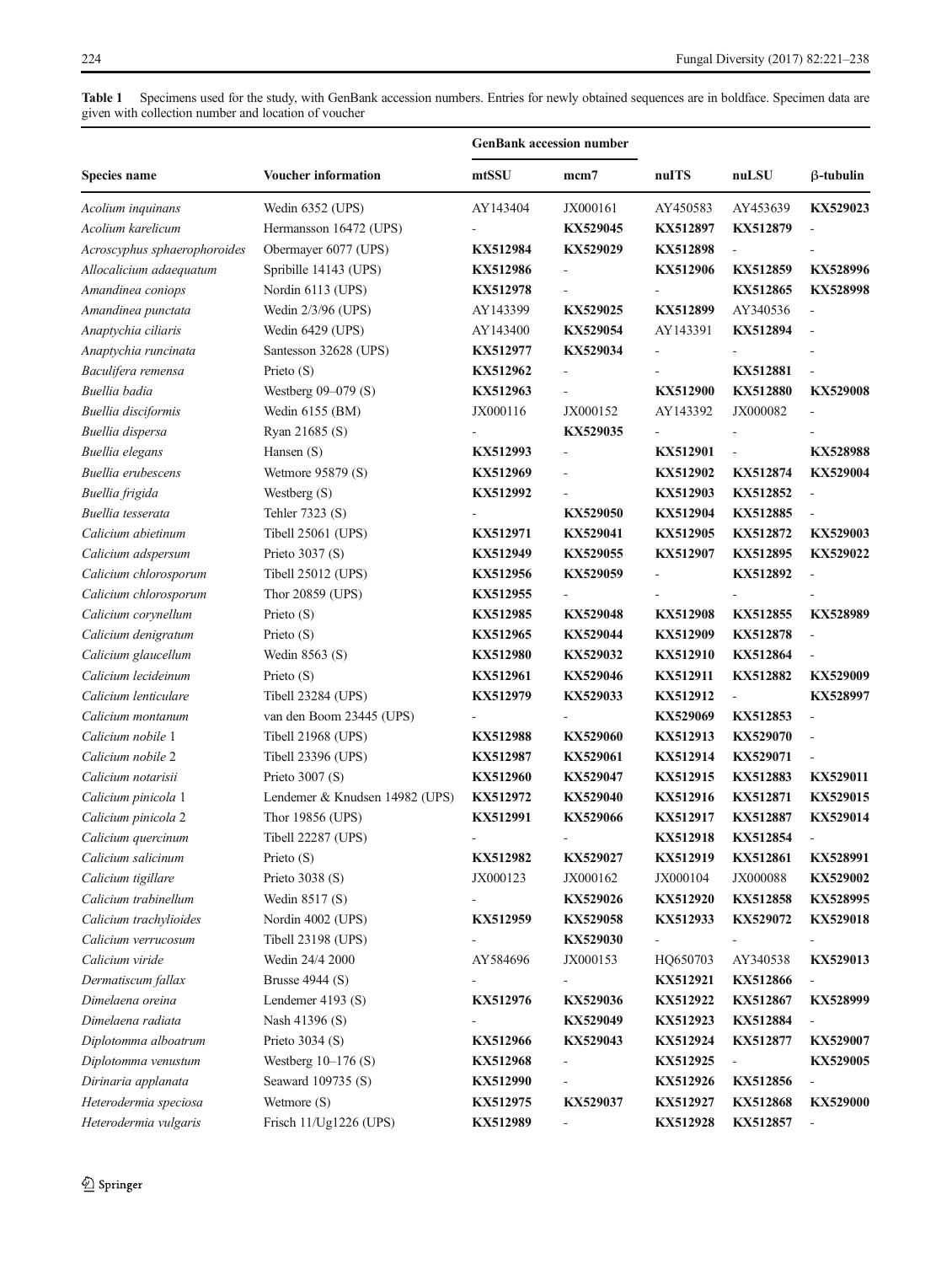Table 1 (continued)

|                            |                                  |                 | <b>GenBank accession number</b> |                 |                 |                          |
|----------------------------|----------------------------------|-----------------|---------------------------------|-----------------|-----------------|--------------------------|
| <b>Species name</b>        | <b>Voucher information</b>       | mtSSU           | mcm7                            | nuITS           | nuLSU           | $\beta$ -tubulin         |
| Phaeophyscia ciliata       | Prieto (S)                       | <b>KX512958</b> | KX529051                        | KX512929        | <b>KX512886</b> | KX529012                 |
| Phaeophyscia orbicularis   | Prieto $3012(S)$                 | KX512967        |                                 | <b>KX512930</b> | KX512876        |                          |
| Physcia aipolia            | Wedin 6145 (UPS)                 | AY143406        | KX529052                        | KX512931        | AY300857        | KX529021                 |
| Physcia tenella            | Odelvik & Hellström 0827 (S)     | KX512974        | <b>KX529038</b>                 | KX512932        | KX512869        |                          |
| Pseudothelomma ocellatum 1 | Tehler 8063 (S)                  | KX512957        | KX529062                        | KX512934        | KX512862        | KX529019                 |
| Pseudothelomma ocellatum 2 | Hermansson 18662 (UPS)           | KX512952        | KX529063                        | KX512935        | <b>KX512891</b> | <b>KX529020</b>          |
| Pseudothelomma occidentale | Nash 29968 (UPS)                 | KX529073        | <b>KX529057</b>                 |                 |                 | KX529074                 |
| Pyxine coccoes             | Prieto $(S)$                     | KX512964        |                                 | KX512936        | $\sim$          | KX529010                 |
| Pyxine sorediata           | Wetmore $91254(S)$               | KX512973        | KX529039                        | <b>KX512937</b> | <b>KX512870</b> | <b>KX529001</b>          |
| Tetramelas chloroleuca     | Westberg $10-001$ (S)            |                 |                                 | <b>KX512938</b> | <b>KX512875</b> | <b>KX529006</b>          |
| Tetramelas phaeophysciae   | Nordin 6896 (UPS)                |                 |                                 | KX512939        |                 |                          |
| Tetramelas pulverulentus   | Nordin 6368 (UPS)                | KX512983        |                                 | <b>KX512940</b> | <b>KX512860</b> | <b>KX528990</b>          |
| Texosporium sancti-jacobi  | Rosentreter & De Bolt 6514 (UPS) | <b>KX512981</b> | KX529031                        | <b>KX512941</b> | KX512863        | KX528994                 |
| Thelomma mammosum 1        | Tibell 23775 (UPS)               | KX512954        | KX529067                        | KX512942        | <b>KX512888</b> | KX529016                 |
| Thelomma mammosum 2        | Hernández et al. 2002 (UPS)      | KX512953        | KX529065                        | KX512943        | <b>KX512851</b> | KX529017                 |
| Thelomma santessonii 1     | Nordin 4011 (UPS)                | KX512951        | KX529064                        | <b>KX512944</b> | <b>KX512889</b> | $\overline{\phantom{a}}$ |
| Thelomma santessonii 2     | Nash 38262 (UPS)                 | <b>KX512950</b> |                                 | KX512945        | <b>KX512890</b> | $\sim$                   |
| Tholurna dissimilis        | Wedin 6330 (UPS)                 | AY143407        | KX529053                        | AY143397        | KX512893        | KX528992                 |
| Tornabea scutellifera      | Tibell 23833 (UPS)               | <b>KX512970</b> | KX529042                        | KX512946        | KX512873        |                          |
| Xanthoria elegans          | Odelvik 04532 (S)                | <b>KX512948</b> | KX529056                        | <b>KX512947</b> | <b>KX512896</b> | KX529024                 |

with a gamma distribution were selected for the third codon position of the mcm7 and for the first and second position of the β-tubulin, respectively. Bayesian inference was carried out

through Markov Chain Monte Carlo (MCMC) sampling, as implemented in MrBayes 3.2.3 (Ronquist et al. [2011\)](#page-16-0). The analyses consisted of two parallel searches, each with four chains, run for 10 M generations, and initiated with random starting trees. The chains were sampled every 1 K generations from the posterior distribution. A burn-in sample of 25,000 trees was discarded for each run. The remaining 150,000 trees (pooled from both independent runs) were used to assemble a majority rule consensus tree and to estimate branch lengths and Posterior Probabilities (PPs). To determine if the chains had converged, verify if mixing was appropriate, and choose a suitable burn-in, we plotted the log-likelihood values against the time generation with Tracer v.1.5.0 (Rambaut and Drummond [2007](#page-16-0)). We assumed stationarity of the chains when log-likelihood values reached the same stable equilibrium value for each independent run (Huelsenbeck and Ronquist [2001](#page-15-0)) and when average standard deviation of split frequencies across runs dropped below 0.01. We also tested the convergence with AWTY program (Nylander et al. [2008](#page-16-0); Wilgenbusch et al. [2004](#page-17-0)). Maximum likelihood, Bayesian analysis and the selection of models were run on the CIPRES Science Gateway v. 3.3 (Miller et al. [2010\)](#page-16-0).

#### Divergence time estimates and node calibration

We implemented a Bayesian Markov chain Monte Carlo algorithm for estimating divergence times using data from five gene loci using the BEAST v1.8.2 software package (Drummond et al. [2012\)](#page-15-0). The tree topology and divergence times were estimated simultaneously.

We carried out nine different analyses with different positions of the fossil: A1 (clade  $A + B$ ), A2 (clade B3), A3 (clade B), A4 (C. corynellum-C. viride), A5 (Calicium glaucellum-C. trabinellum), A6 (C. chlorosporum), A7 (clade B1), A8 (C. nobile-C.chlorosporum) (Fig. [1\)](#page-5-0). For the analysis A9 we used a secondary calibration based on Prieto and Wedin ([2013](#page-16-0)) using Scenario 2 (i.e. without the Alectoria succini fossil, which has recently been reinvestigated by Kaasalainen et al. [2015](#page-15-0) and identified as a plant remain), dating the ingroup node (Fig. [1\)](#page-5-0) at 132– 199 Mya.

In all cases, we had 7 different unlinked partitions (as in the ML analysis), with the GTR  $+$  I  $+$  G substitution model for each partition except for the third codon position of the mcm7 for which we selected a  $KKY + I + G$  model. We used the uncorrelated lognormal relaxed clock model, which allows rates of molecular evolution to be uncorrelated across the tree. We implemented a Yule tree prior.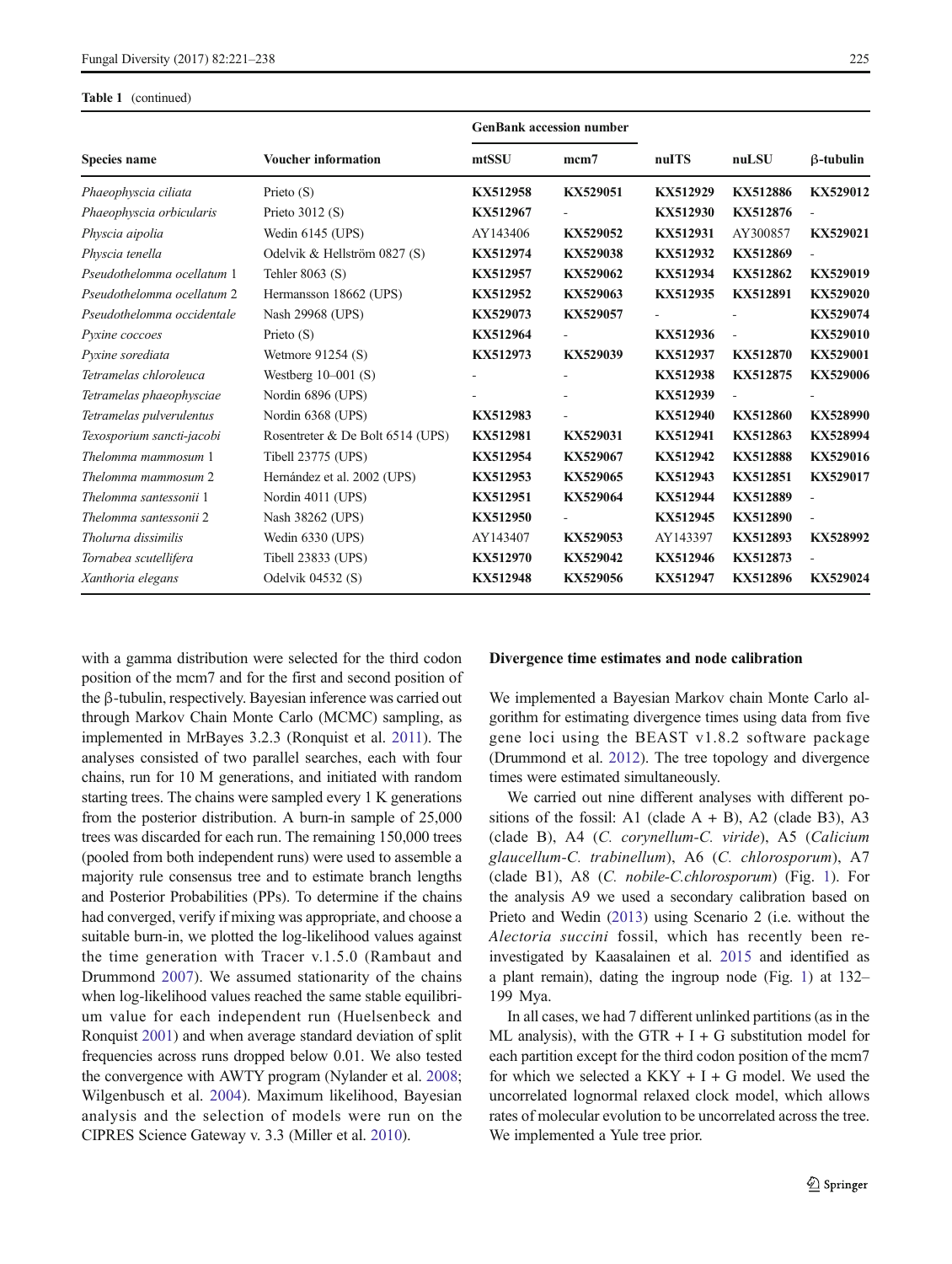<span id="page-5-0"></span>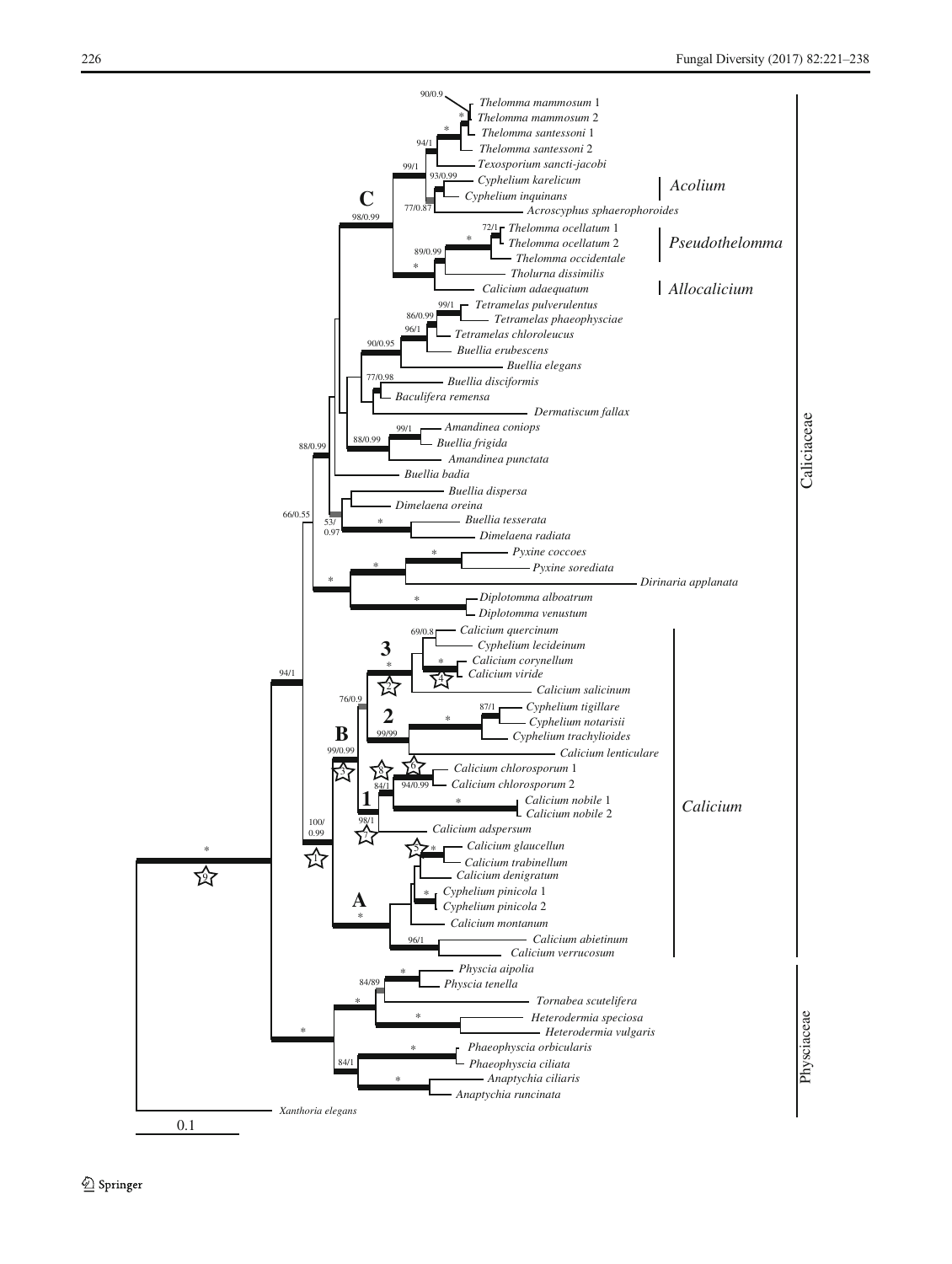Fig. 1 Best tree from RAxML with bootstrap support (ML-BS) and posterior probabilities (PP) obtained in the Bayesian analysis. The support values are ordered as ML-BS/PP. Supported clades by both analyses (ML-BS  $\geq$  70, pp.  $\geq$  0.95) are marked with black thicker branches and with grey thicker branches when the node is only supported by one of the two analyses. An asterisk over a branch indicates that this internode has a ML-BS value and PP of 100 %. Numbers within stars indicate the nodes used for fossil calibration and correspond to Scenarios shown in Tab. 2. Newly circumscribed genera are marked in the right part of the figure

We constrained the calibration points (fossil calibrated node) with an exponential distribution dated at 35 Mya with mean  $= 20$  and offset  $= 35$ . For the secondary calibration (analysis A9) we constrained the ingroup node with a uniform distribution with lower value of 132 Mya and upper value of 199 Mya (based on Scenario 2 from Prieto and Wedin [2013\)](#page-16-0). For each analysis, we ran a first relaxed log-normal clock with default priors to estimate prior distributions to be used in a second analysis that was used to estimate priors for the final analysis. Distributions and parameters used for each analysis are specified in Table [2;](#page-7-0) priors not specified here were set to the default values.

BEAST analyses were run for 40 million generations, logging parameters and trees every 1000 generations. Convergence, mixing, and effective sample sizes (ESS) of parameters were checked using Tracer v1.5.0 (Rambaut and Drummond [2007\)](#page-16-0). A burn-in of 1000 trees was removed from each analysis. The remaining trees were used to generate a maximum clade credibility tree with TreeAnnotator v1.8.2 (Drummond et al. [2012\)](#page-15-0).

# Results and discussion

A total of 227 sequences were generated for this study (Tab. 1). The combined data set consisted of 66 taxa and 3303 unambiguously aligned sites, 382 for the nuITS, 1021 for the nuLSU, 634 for the mtSSU, 693 for the β-tubulin and 573 for the mcm7. The maximum likelihood tree with bootstrap support and posterior probabilities from Bayesian analysis is depicted in Fig. [1.](#page-5-0) The nine divergence time analyses are compared in Table [2,](#page-7-0) and discussed below. Divergence time estimates of the analysis A9 (using secondary calibration) are shown in Fig. [2](#page-8-0) with 95 % highest posterior density (HPD) for each node.

#### Phylogenetic results

This is the most complete taxon sampling conducted in a study of Caliciaceae s. str. to date, and it enables us to draw a number of conclusions and undertake several taxonomic changes that are now supported by a five-marker phylogeny (Fig. [1\)](#page-5-0). The two families Physciaceae and Caliciaceae in the sense of Gaya et al. [\(2012\)](#page-15-0) are recovered as monophyletic. Although this study does not focus on Physciaceae, the sampled genera in this family are monophyletic and the relationships between them are fully resolved. Among the nonmazaediate Caliciaceae, relationships are not fully resolved, probably due to the fact that Buellia s. lat. is a heterogeneous and species-rich group from which we included comparatively few representatives. Some well-supported results are worth noting. A clade comprising Diplotomma, Dirinaria and Pyxine (also present in Miadlikowska et al. [2014\)](#page-16-0) is resolved. Buellia tesserata and B. dispersa form a group with a nonmonophyletic Dimelaena, which deserves further study. The inclusion of Buellia frigida within Amandinea should also be investigated further. The genus Tetramelas, characterized by the pigmented parts of the spore wall consisting of a thick proper wall and a thin (less than half as thick as the proper wall) irregularly cracked perispore (Nordin [2004\)](#page-16-0), is also monophyletic and closely related to B. elegans (as also suggested by Nordin and Tibell [2005](#page-16-0)) and *B. erubescens*.

None of the mazaediate genera within Caliciaceae are monophyletic as currently circumscribed (except monotypic genera). Traditionally, Calicium and Cyphelium have been distinguished mainly by the presence of stalked apothecia in Calicium and sessile or immersed apothecia in Cyphelium. Here we can see that representatives of these two genera are present in the two main clades within Caliciaceae, and none form a monophyletic group, thus demonstrating that presence/ absence of a stalk does not characterize natural groups within this family, a fact already suggested by Tibell [\(2003\)](#page-16-0). We find it useful to denominate the three clades with mazaediate representatives as clade A, B and C, respectively (Fig. [1](#page-5-0)). Clade A comprises the Calicium glaucellum and Calicium hyperelloides clades of Tibell ([2003](#page-16-0)), but nested within this group is also Cyphelium pinicola. All members of this clade currently classified in Calicium are distinguished by having a thick, hyaline outermost part of the stalk (see e.g. Tibell [1975;](#page-16-0) p. 79, Fig. 16). Cyphelium pinicola has sessile ascomata, but already Tibell [\(1969\)](#page-16-0) pointed out its isolated position among the European Cyphelium species, with quite different excipular and spore structure. Cyphelium pinicola is similar, however, in spore ornamentation (irregular cracks or areolae) to the other species of clade A.

Clade A form a well-supported monophyletic group together with clade B. Clade B comprises three distinct subclades. Subclade B1 includes Calicium adspersum, C. chlorosporum and C. nobile, which share the presence of a distinctive yellow pruina (rarely brown) on the lower surface of the capitulum and on the mazaedium, and distinctly ornamented spores with spirally arranged ridges. In the previous ITS phylogeny by Tibell [\(2006\)](#page-16-0), C. nobile grouped at the base of Tibell's Clade IV (the Tholurna dissimilis, Calicium adaequatum, Texosporium, Acroscyphus and the Acoliumclade group). Our results place this species in a more coherent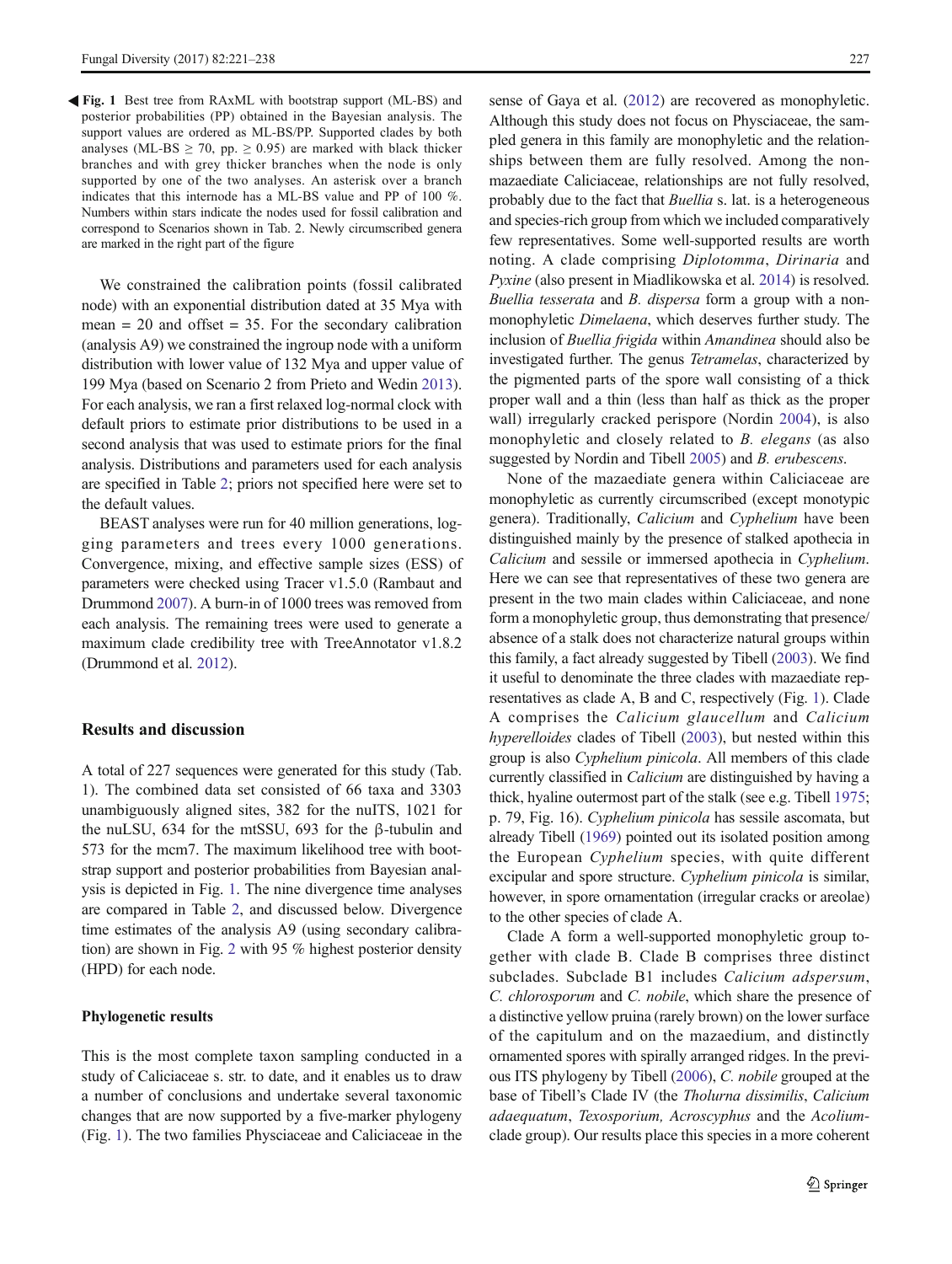| at different positions (marked in Fig. 1) correspond to A1 (clade A + B), A2 (clade B3), A3 (clade<br>(Mya) for main clades within the Caliciaceae-Physciaceae clade. Scenarios with the Calicium fossil<br>B), A4 (C. corynellum-C. viride), A5 (Calicium glaucellum-C. trabinellum), A6<br>Table 2 | Median (age) and range (95 % credibility intervals, CI) divergence time estimations |                |                                |                  |                     | secondary calibration). *Geologic time according with dates obtained in analysis A9. Priors used<br>(C. chlorosporum), A7 (clade B1), A8 (C. nobile-C. chlorosporum) and A9 (analysis based on a<br>for final analysis are included for each scenario with distributions and parameters |                         |                   |                    |                         |                             |
|------------------------------------------------------------------------------------------------------------------------------------------------------------------------------------------------------------------------------------------------------------------------------------------------------|-------------------------------------------------------------------------------------|----------------|--------------------------------|------------------|---------------------|-----------------------------------------------------------------------------------------------------------------------------------------------------------------------------------------------------------------------------------------------------------------------------------------|-------------------------|-------------------|--------------------|-------------------------|-----------------------------|
|                                                                                                                                                                                                                                                                                                      | $\overline{A}$                                                                      |                | $\lambda$ 2                    |                  |                     | A <sub>3</sub>                                                                                                                                                                                                                                                                          |                         |                   | $\overline{4}$     |                         | A5                          |
|                                                                                                                                                                                                                                                                                                      |                                                                                     | $95\%$ Cl      |                                |                  | 95 % CI             |                                                                                                                                                                                                                                                                                         | $\frac{60}{20}$<br>56   |                   | pa                 | $5\%$ CI                |                             |
| 1. Outgroup-first split                                                                                                                                                                                                                                                                              | age                                                                                 | 44-86          |                                | $\frac{26}{123}$ | 78-190              | के य                                                                                                                                                                                                                                                                                    | $55 - 139$              |                   | 114                | 567-1820                | age<br>518                  |
| 2. Ingroup                                                                                                                                                                                                                                                                                           | 53                                                                                  | $42 - 72$      | 107                            |                  | $72 - 159$          | $\mathcal{L}$                                                                                                                                                                                                                                                                           | $50 - 116$              |                   | 976                | 518-1582                | 40                          |
| 3. Physciaceae                                                                                                                                                                                                                                                                                       | 37                                                                                  | $25 - 52$      | $\frac{1}{2}$                  |                  | 46-111              | 588                                                                                                                                                                                                                                                                                     | $31 - 82$               |                   | 664                | 327-1112                | 302<br>372<br>305           |
| 4. Caliciaceae                                                                                                                                                                                                                                                                                       |                                                                                     | $37 - 60$      |                                |                  | $63 - 133$          |                                                                                                                                                                                                                                                                                         | $43 - 96$               |                   | 823                | 268-1904                |                             |
| 5. Clade A+B                                                                                                                                                                                                                                                                                         | $38 \Omega$                                                                         | $35 - 96$      | 76                             |                  | $53 - 109$          |                                                                                                                                                                                                                                                                                         | $38 - 79$               |                   | 677                | 342-1119                |                             |
| 6. Clade A                                                                                                                                                                                                                                                                                           |                                                                                     | $14 - 33$      | 43                             |                  | $25 - 67$           | 29                                                                                                                                                                                                                                                                                      | $16 - 48$               |                   | 395                | $185 - 695$             | 176                         |
| 7. Clade B                                                                                                                                                                                                                                                                                           | $\overline{31}$                                                                     | $24 - 42$      | 63                             |                  | $46 - 91$           | $\frac{1}{4}$                                                                                                                                                                                                                                                                           | $36 - 64$               |                   | 556<br>632         | 285-935                 |                             |
| 8. Buellioid clade                                                                                                                                                                                                                                                                                   | 32                                                                                  | $25 - 47$      | 70                             |                  | 47-104              | 46                                                                                                                                                                                                                                                                                      | $30 - 74$               |                   |                    | 329-1049                | 250<br>285<br>175           |
| 9. Clade C<br>PRIORS                                                                                                                                                                                                                                                                                 |                                                                                     | $15 - 31$      | 43                             |                  | $26 - 65$           | 29                                                                                                                                                                                                                                                                                      | $17 - 46$               |                   | 387                | 188-657                 |                             |
| treeModel.rootHeight                                                                                                                                                                                                                                                                                 |                                                                                     |                |                                |                  |                     |                                                                                                                                                                                                                                                                                         |                         |                   |                    |                         |                             |
|                                                                                                                                                                                                                                                                                                      | lognormal                                                                           |                |                                | lognormal        |                     | ognormal                                                                                                                                                                                                                                                                                |                         |                   | ognormal           |                         | lognormal                   |
|                                                                                                                                                                                                                                                                                                      | stdev<br>mean                                                                       | 73.32<br>19.61 |                                | mean             | 129.03<br>38.82     | stdev<br>mean                                                                                                                                                                                                                                                                           | 89.67<br>25.93          |                   | stdev<br>mean      | 1160.28<br>339.62       | mean<br>stdev               |
|                                                                                                                                                                                                                                                                                                      |                                                                                     |                |                                | stdev            |                     |                                                                                                                                                                                                                                                                                         |                         |                   |                    |                         |                             |
| tmra (outgroup)                                                                                                                                                                                                                                                                                      | lognormal                                                                           |                |                                | lognormal        |                     | lognormal                                                                                                                                                                                                                                                                               |                         |                   | lognormal          |                         | lognormal                   |
|                                                                                                                                                                                                                                                                                                      | mean                                                                                | 63.33          |                                | mean             | 111.56              | mean                                                                                                                                                                                                                                                                                    | 76.98                   |                   | mean               | 1011.39                 | mean                        |
|                                                                                                                                                                                                                                                                                                      | stdev                                                                               | 15.69          |                                | stdev            | 23.94               | stdev                                                                                                                                                                                                                                                                                   | 20.74                   |                   | stdev              | 289.18                  | stdev                       |
| ucld.mean                                                                                                                                                                                                                                                                                            | normal                                                                              |                |                                | normal           |                     | normal                                                                                                                                                                                                                                                                                  |                         |                   | lognormal          |                         | lognormal                   |
|                                                                                                                                                                                                                                                                                                      | mean                                                                                | 0.00392        |                                | mean             | 0.00225             | mean                                                                                                                                                                                                                                                                                    | 0.00323                 |                   | mean               | 0.0002499               | mean                        |
|                                                                                                                                                                                                                                                                                                      | stdev                                                                               | 0.000795       |                                | stdev            | 0.000418            | stdev                                                                                                                                                                                                                                                                                   | 0.000667                |                   | stdev              | 0.0000738               | stdev                       |
|                                                                                                                                                                                                                                                                                                      |                                                                                     |                |                                |                  |                     |                                                                                                                                                                                                                                                                                         |                         |                   |                    |                         |                             |
|                                                                                                                                                                                                                                                                                                      |                                                                                     | A6             |                                | $\Delta$ 7       |                     | $\overline{AB}$                                                                                                                                                                                                                                                                         |                         | $\mathbf{R}$      |                    | Geologic time*          |                             |
|                                                                                                                                                                                                                                                                                                      | 95 % CI                                                                             |                | J<br>95%                       |                  | $95\%$ C            |                                                                                                                                                                                                                                                                                         | $5\%$ CI                |                   | $5\%$ CI           |                         |                             |
| 1. Outgroup-first split                                                                                                                                                                                                                                                                              | 224-1047                                                                            | age<br>333     | $142 - 645$                    | age<br>115       | $69 - 209$          | $\frac{36}{45}$                                                                                                                                                                                                                                                                         | $96 - 213$              | ge<br>17          | $137 - 220$        | Middle Jurassic         |                             |
| 2. Ingroup                                                                                                                                                                                                                                                                                           | 197-883                                                                             | 290            | $127 - 553$<br>86-388          | 100              | $63 - 175$          |                                                                                                                                                                                                                                                                                         | 88-173                  | $\frac{49}{5}$    | $132 - 181$        | Early Cretaceous        |                             |
| 3. Physciaceae                                                                                                                                                                                                                                                                                       | 126-608                                                                             | 198            |                                | $8\frac{1}{2}$   | $37 - 122$          | $\frac{125}{86}$                                                                                                                                                                                                                                                                        | $56 - 125$              |                   | $75 - 134$         | Late Cretaceous         |                             |
| 4. Caliciaceae                                                                                                                                                                                                                                                                                       | $160 - 715$                                                                         | 246            | 109-474                        |                  | $53 - 146$          | 106                                                                                                                                                                                                                                                                                     | $75 - 146$              | $\frac{102}{126}$ | $103 - 156$        | <b>Early Cretaceous</b> |                             |
| 5. Clade A+B                                                                                                                                                                                                                                                                                         | 132-602                                                                             | 203            | $87 - 389$<br>46-236<br>72-321 | $\approx$ $\pm$  | $46 - 120$          | $^{57}$                                                                                                                                                                                                                                                                                 | $61 - 122$              | 103               | $80 - 131$         |                         | Early-Late Cretac. boundary |
| 6. Clade A                                                                                                                                                                                                                                                                                           | 70-367                                                                              | 117            |                                |                  | $20 - 75$           |                                                                                                                                                                                                                                                                                         | $30 - 76$               | $\circledast$     | $38 - 84$          | <sup>2</sup> aleocene   |                             |
| 7. Clade B                                                                                                                                                                                                                                                                                           | 104 491                                                                             | 166            |                                | 58<br>65         | 39-98               | $\mathcal{L}$                                                                                                                                                                                                                                                                           | $51 - 101$              | 88                | $62 - 108$         | ate Cretaceous          |                             |
| 8. Buellioid clade                                                                                                                                                                                                                                                                                   | $113 - 545$                                                                         | 189            | 79-362<br>49-226               |                  | $37 - 112$          | 81                                                                                                                                                                                                                                                                                      | $55 - 113$<br>$32 - 72$ |                   | $75 - 122$         | Late Cretaceous         |                             |
| 9. Clade C<br><b>PRIORS</b>                                                                                                                                                                                                                                                                          | $73 - 346$                                                                          | 116            |                                | $\Theta$         | $23 - 70$           | $\overline{6}$                                                                                                                                                                                                                                                                          |                         | 59                | $43 - 78$          | Paleocene               |                             |
| treeModel.rootHeight                                                                                                                                                                                                                                                                                 |                                                                                     | lognormal      |                                | ognormal         |                     | ognormal                                                                                                                                                                                                                                                                                |                         | lognormal         |                    |                         |                             |
|                                                                                                                                                                                                                                                                                                      | 567.69                                                                              | mean           | 357.11                         | mean             | 124.73              | mean                                                                                                                                                                                                                                                                                    |                         | mean              | 175.24             |                         |                             |
|                                                                                                                                                                                                                                                                                                      | 254.13                                                                              | stdev          | 139.4                          | stdev            | 40.5                | stdev                                                                                                                                                                                                                                                                                   | 156.48<br>52.81         | stdev             | 23.49              |                         |                             |
| (dno.fano) eurt                                                                                                                                                                                                                                                                                      |                                                                                     | lognormal      |                                | lognormal        |                     | ognormal                                                                                                                                                                                                                                                                                |                         |                   |                    |                         |                             |
|                                                                                                                                                                                                                                                                                                      | 486.57                                                                              | mean           | 311.49                         | mean             | 107.49              | mean                                                                                                                                                                                                                                                                                    | 134.64                  |                   |                    |                         |                             |
|                                                                                                                                                                                                                                                                                                      | 209.49                                                                              | stdev          | 119.38                         | stdev            | 32.9                | stdev                                                                                                                                                                                                                                                                                   | 42.31                   |                   |                    |                         |                             |
| ucld.mean                                                                                                                                                                                                                                                                                            |                                                                                     | lognormal      |                                | normal           |                     | ognormal                                                                                                                                                                                                                                                                                |                         | normal            |                    |                         |                             |
|                                                                                                                                                                                                                                                                                                      | 0.000564<br>0.000214                                                                | mean<br>stdev  | 0.000302<br>0.000851           | mean<br>stdev    | 0.000582<br>0.00234 | mean<br>stdev                                                                                                                                                                                                                                                                           | 0.00049<br>0.00189      | mean<br>stdev     | 0.000168<br>0.0016 |                         |                             |
|                                                                                                                                                                                                                                                                                                      |                                                                                     |                |                                |                  |                     |                                                                                                                                                                                                                                                                                         |                         |                   |                    |                         |                             |

 $\underline{\textcircled{\tiny 2}}$  Springer

# <span id="page-7-0"></span>228 Fungal Diversity (2017) 82:221 –238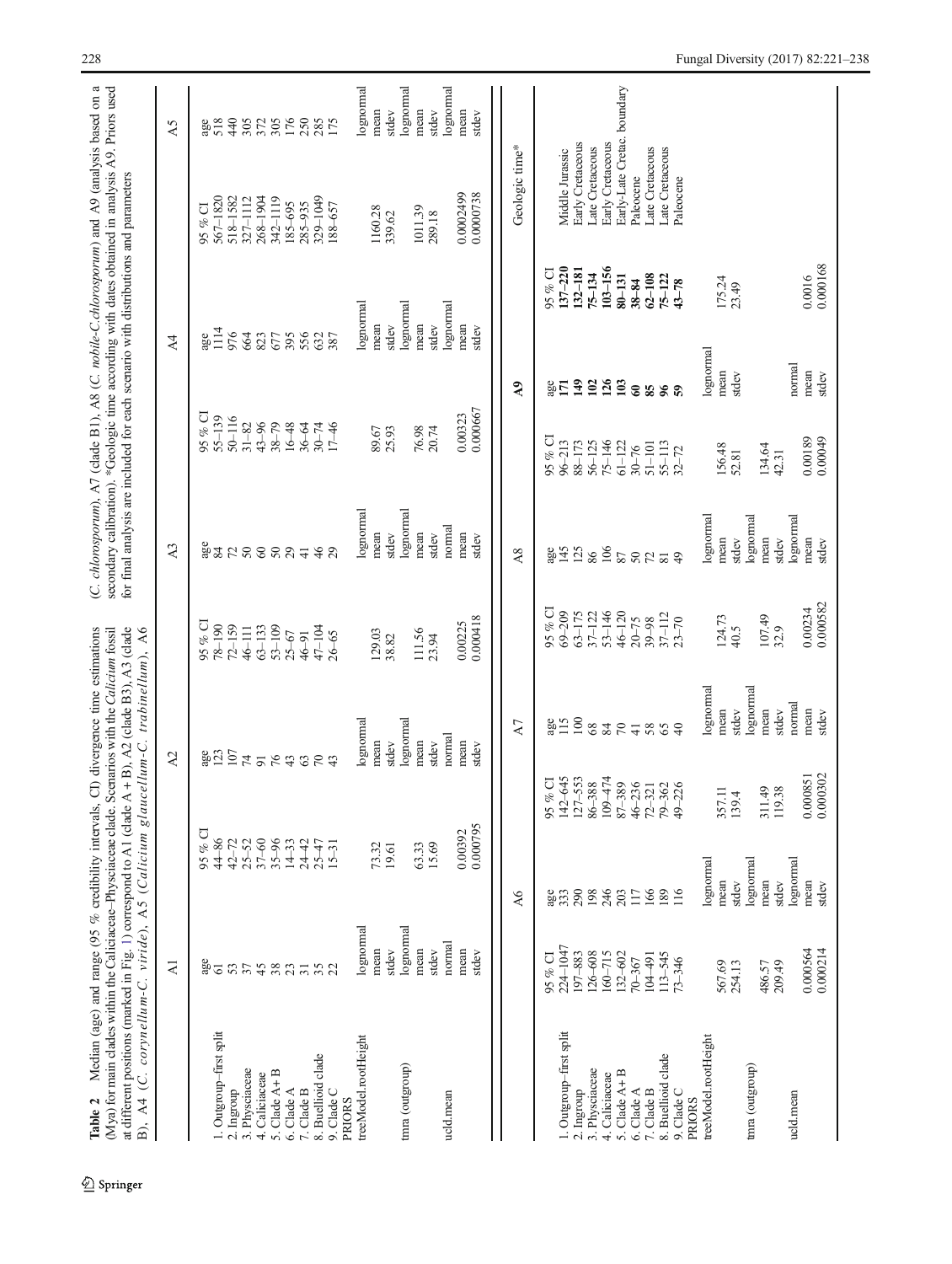<span id="page-8-0"></span>

Fig. 2 Maximum clade credibility chronogram for Caliciaceae– Physciaceae. The chronogram is the result from the BEAST analysis using a secondary calibration (analysis A9). Each node represents the

position, which is supported by four single-marker phylogenies (β-tubulin missing), and by the concatenated analysis. It should be noted that Calicium nobile has one of the longest branches in the tree, but also that the position and identity was verified by two sequenced samples.

Subclade B2 includes Cyphelium s. str. (type C. tigillare) which is morphologically well-characterized, having immersed apothecia with a very thin excipulum, comparatively small, obovate to pyriform asci, smooth spores, and by growing on dry wood in comparatively exposed situations. Sister to Cyphelium s. str is Calicium lenticulare. Subclades B1 and B2 correspond to Clade II from Tibell ([2006](#page-16-0)), which do not form a monophyletic group in our analysis.

median divergence time estimate and bars show their associated 95 % credibility interval. Numbers corresponding to dated groups shown in Table [2](#page-7-0) are written above the nodes

Subclade B3 corresponds to Clade III from Tibell [\(2006](#page-16-0)) and includes the Calicium viride group (Calicium s. str.). This group is comparatively well characterized morphologically. Calicium viride (the type of Calicium) and the closely related C. corynellum, C. salicinum, and C. quercinum, all have comparatively large and sturdy, stalked ascomata and spores with distinct spiral ornamentation. This well-supported group also includes the non-stalked Cyphelium lecideinum, which shares the very distinct spiral spore ornamentation characteristic for subclade B3.

Clade C includes the Acolium-clade and the Tholurna-clade of Tibell [\(2003](#page-16-0)), and the rather odd Calicium adaequatum. This group corresponds to Tibell's [\(2006\)](#page-16-0) Clade IV, but contains also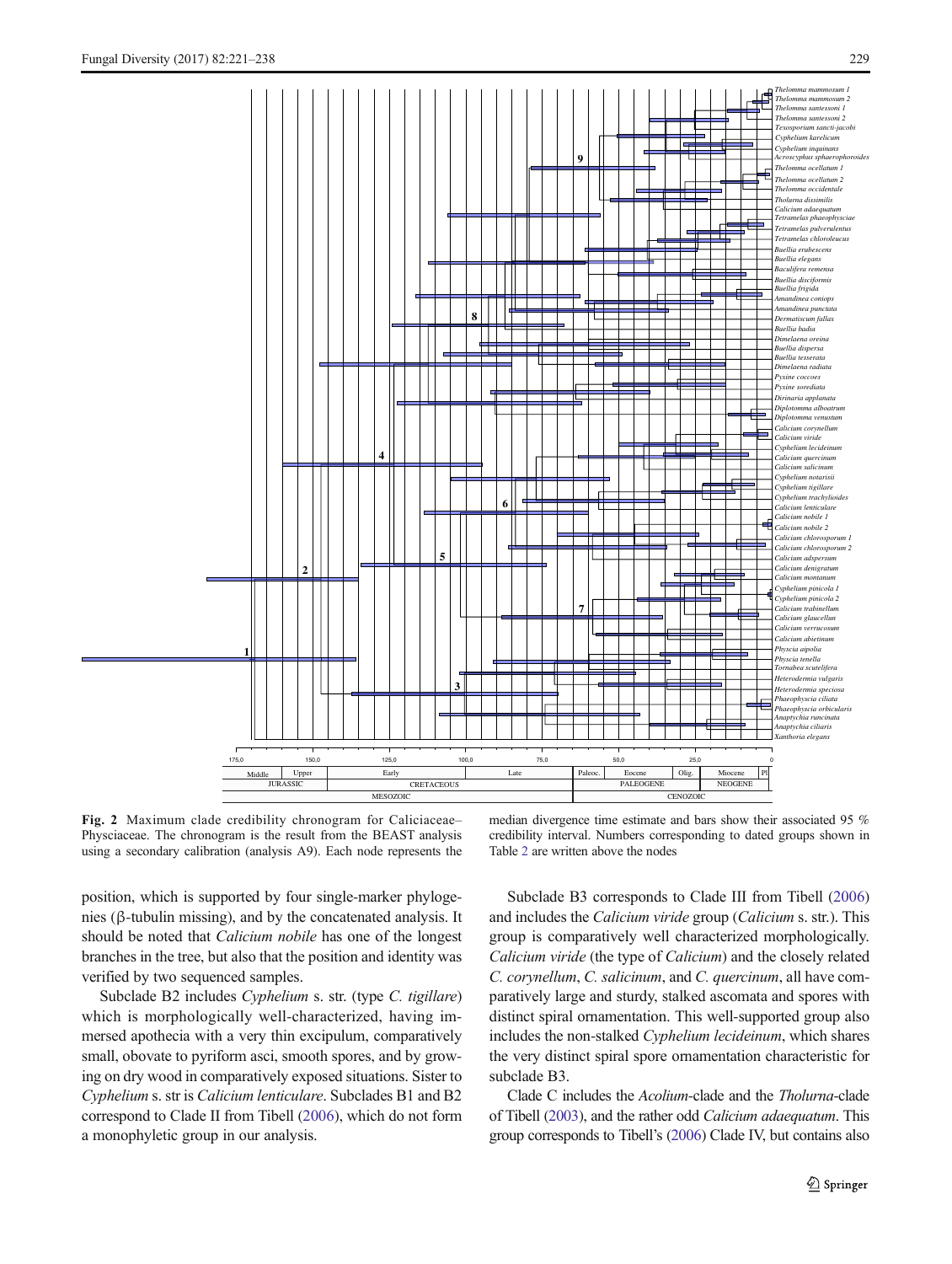all Thelomma species included here, although these do not form a monophyletic group. Thelomma mammosum (the type of Thelomma) and T. santessonii are closely related, and together with *T. californicum* and *T. siliceum* (not included here) these form a morphologically and chemically well-characterized group of saxicolous species growing in coastal areas, Thelomma s. str. They are closely related to Texosporium sancti-jacobi, and share the presence of immersed sessile ascomata with a laterally reduced exciple. *Texosporium*, however, is unique in having a distinct spore ornamentation formed by paraphyses that adhere to the surface of the spores (Tibell and von Hofsten [1968\)](#page-16-0). Texosporium also has a unique ecology among mazaediate lichens, growing on dung, soil and detritus in grassland soil crust communities (McCune and Rosentreter [1992](#page-15-0)).

Thelomma ocellatum and T. occidentale are closely related species, which are morphologically and chemically very similar (Tibell [1976](#page-16-0)) and grow on dry wood in exposed locations. Thus, they are quite different from Thelomma s. str., and group together with Calicium adaequatum and Tholurna dissimilis. Tholurna dissimilis produces radially protruding podetia, which carries apically situated ascomata. Tibell ([1984](#page-16-0)) noted that Tholurna was not similar to the other species with podetia (Acroscyphus) in several characteristics, which is supported by our phylogeny. Calicium adaequatum is the only species with stalked apothecia within this clade, and Tibell [\(2003\)](#page-16-0) commented on that C. adaequatum shared the presence of a campanulate capitulum with Tholurna, and a very similar strong surface ornamentation of the spores. Both species grow on twigs, and have actually a rather similar general appearance, forming small clumps of podetia or stalked ascomata. Several independent investigations have now suggested that Calicium adaequatum and Tholurna form a group, and we can here conclude that *Thelomma ocellatum* and *T. occidentale* also belong to this group. It is difficult to argue for treating these four rather distinct taxa (Calicium adaequatum, Tholurna, and Thelomma ocellatum  $+$  T. occidentale) in one genus as the two first share few obvious unique morphological traits with the two latter. Including C. adaequatum in Tholurna is not an option as this genus would become paraphyletic. We thus suggest describing new genera for both C. adaequatum, and for the Thelomma ocellatum + T. occidentale group (see below).

Cyphelium sensu Tibell [\(1984\)](#page-16-0) is very heterogeneous, with species ending up in four places in the tree. Already Tibell [\(1971\)](#page-16-0) remarked that Cyphelium probably was heterogeneous, which was further supported by the early SSU rDNA based phylogeny by Wedin et al. ([2000](#page-16-0)). Tibell suggested (Tibell [2003](#page-16-0): 1415) that Cyphelium inquinans and C. karelicum should be recognized as a separate genus, for which the name Acolium (Ach.) S. Gray is available, but this has not been taken up. The recognition of *Acolium* is however clearly supported in our analysis. Acolium is a small group of species growing on wood or bark, and are further characterized by a dark excipulum that is strongly thickened at the base and ornamented spores. They have a distinct greyish-brownish thallus, sessile to somewhat immersed ascomata, and a grey pruina on the rim of the excipulum. Acolium forms a group with *Thelomma s. str. and Texosporium*. The core group of Cyphelium (C. tigillare, C. trachylioides, and C. notarisii) is a group of morphologically similar and closely related species growing on dry and exposed wood, which are characterized by immersed apothecia with a very thin excipulum and smooth spores. Cyphelium s. str. is nested within the majority of Calicium, in clade  $A + B$ , as are Cyphelium pinicola and C. lecideinum. Cyphelium lucidum is not included in our multigene phylogeny, but we have added the ITS sequences present in GenBank (EF551163, EF551164 and EF551165) to our ITS alignment and conducted a maximum likelihood analysis in order to check the position of the species. The resulting tree shows that C. lucidum is likely to be closely related to Calicium adspersum in Clade B1 although without support (results not shown).

Although there are some morphologically quite distinct subgroups within *Calicium* that could be given generic rank, we would still be left with a number of poorly characterized, potentially monotypic genera needing names. Accepting Cyphelium in any sense would make Calicium paraphyletic. We instead suggest including Cyphelium s. str. (the Cyphelium tigillare-group), Cyphelium lecideinum, Cyphelium pinicola, and Cyphelium lucidum, in Calicium. This results in a phylogenetically distinct Calicium that, however, is rather difficult to characterize morphologically. We finally note that the subfamily classification proposed by Gaya et al. [\(2012\)](#page-15-0) becomes superfluous, as the Calicioideae now corresponds to the genus Calicium only.

## Divergence time estimates

The phylogenetic assignment of fossils is frequently difficult as these may lack diagnostic characteristics for living clades, because the fossils are genuinely primitive or because derived characteristics are not preserved in the fossil (already noted by Hennig [1981\)](#page-15-0). The additional problems of non-monophyletic extant taxa and parallel evolution of traits clearly also frequently prevents an unambiguous fossil assignment, as in the case present here. Although the fossil clearly belongs to Calicium (see Table [3](#page-10-0) for a comparison with similar mazaediate genera), the relationship with a specific group within *Calicium* is not possible to infer based on the few visible characters that the fossil possesses. Thus, we instead wanted to explore the phylogenetic placements of the fossil, by comparing different alternative and arbitrary positions with a scenario based on a secondary calibration.

We obtained very different time estimates when using different alternative fossil positions and when using a secondary calibration. The credibility intervals of the alternative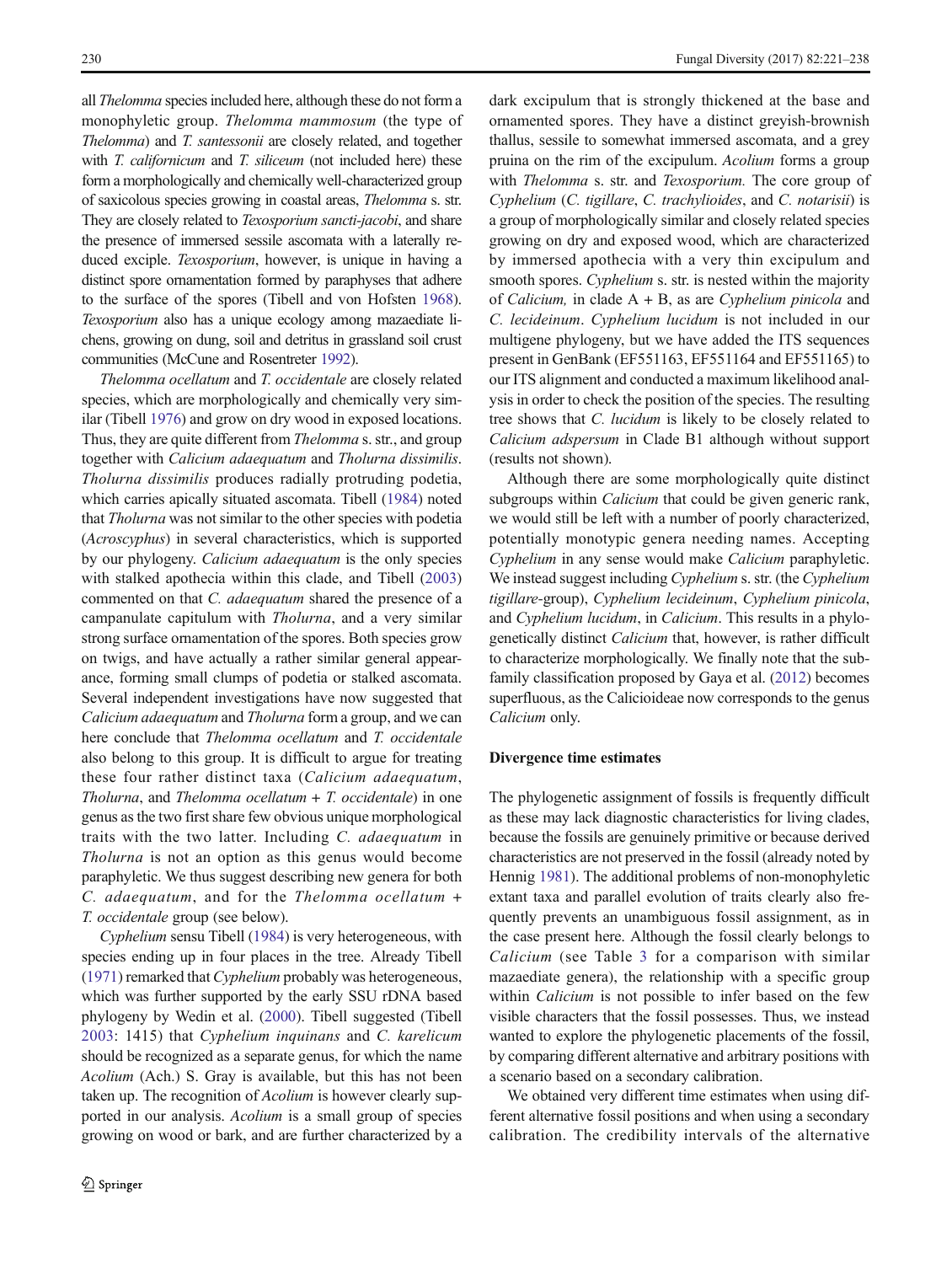<span id="page-10-0"></span>

| Fungal Diversity (2017) 82:221-238 |   |  |  |
|------------------------------------|---|--|--|
|                                    | w |  |  |

| Table 3                         |                     |                                                           |                             |                               |                                  | Discemable characters of the Calicium fossil described by Rikkinen (2003) and comparison with similar calicioid groups. Bold text denotes differences |                                 |                                 |                        |                                             |
|---------------------------------|---------------------|-----------------------------------------------------------|-----------------------------|-------------------------------|----------------------------------|-------------------------------------------------------------------------------------------------------------------------------------------------------|---------------------------------|---------------------------------|------------------------|---------------------------------------------|
| Family                          | Genera              | Lichenized                                                | Thallus                     | Apothecia                     | Mazaedium                        | Capitulum shape                                                                                                                                       | Ascomata colour Spore septation |                                 | ornamentation<br>Spore | Spore shape                                 |
| Caliciaceae<br>Fossil           | Calicium<br>Acolium | lichenicolous<br>lichenized/                              | episubstratic               | stalked<br>sessile            | well developed<br>well developed | broadly obconical<br>short cylindrical<br>to lenticular                                                                                               | black<br>black                  | 1-septate<br>l-septate          | distinct<br>distinct   | ellipsoidal<br>ellipsoidal                  |
|                                 | Allocalicium        | lichenized                                                | immersed                    | stalked                       | well developed                   | cylindrical to bell-<br>shaped                                                                                                                        | dark                            | 1-septate                       | distinct               | ellipsoidal                                 |
|                                 | Calicium            | lichenized                                                | episubstratic<br>innnersed/ | stalked/sessile/<br>innnersed | well developed                   | lenticular to obconical                                                                                                                               | black                           | 1-septate                       | distinct               | ellipsoidal                                 |
| Coniocybaceae                   | Chaenotheca         | lichenized                                                | episubstratic<br>immersed/  | stalked                       | well developed                   | spherical to obconical                                                                                                                                | pale brown<br>medium to         | (rarely septate)<br>Non-septate | faint/smooth           | ellipsoidal-<br>cylindrical<br>spherical to |
|                                 | Sclerophora         | lichenized                                                | innnersed                   | stalked                       | well developed                   | spherical to obconical                                                                                                                                | pale                            | Non-septate                     | faint/smooth           | spherical                                   |
| Microcaliciaceae Microcalicium  |                     | lichenicolous/<br>algal-parasite<br>saprotrophic/         |                             | stalked/sessile               | well developed                   | narrowly conical,<br>spherical                                                                                                                        | brownish<br>greenish/           | $1 - 7$ septate                 | distinct               | cylindrical                                 |
| Mycocaliciaceae Chaenothecopsis |                     | lichenicolous/<br>algal-parasite<br>$\mbox{sprotrophic}/$ |                             | stalked/sessile               | not mazaediate                   | obovoid to lenticular                                                                                                                                 | brownish<br>black to<br>black   | (rarely septate)<br>Non-septate | smooth                 | ellipsoidal                                 |
|                                 | Mycocalicium        | saprotrophic                                              |                             | stalked                       | not mazaediate                   | obovoid to lenticular                                                                                                                                 | black to dark<br>brown          | Non septate                     | smooth                 | ellipsoidal                                 |
|                                 | Phaeocalicium       | saprotrophic                                              |                             | stalked                       | not mazaediate                   | or strongly compressed<br>obovoid to lenticular                                                                                                       | black to blackish<br>brown      | or $1-3$ septate<br>Non-septate | smooth                 | fusiform<br>ellipsoidal/                    |
|                                 | Stenocybe           | saprotrophic                                              |                             | stalked                       | not mazaediate                   | obovoid to subspherical                                                                                                                               | plumbeous<br>black or           | $3 - 7$ septate                 | smooth                 | fusiform                                    |
| Sphinctrinaceae                 | Sphinctrina         | lichenicolous                                             |                             | sessile/shortly<br>stalked    | well developed                   | spherical                                                                                                                                             | black                           | (rarely septate)<br>Non-septate | distinct               | spherical                                   |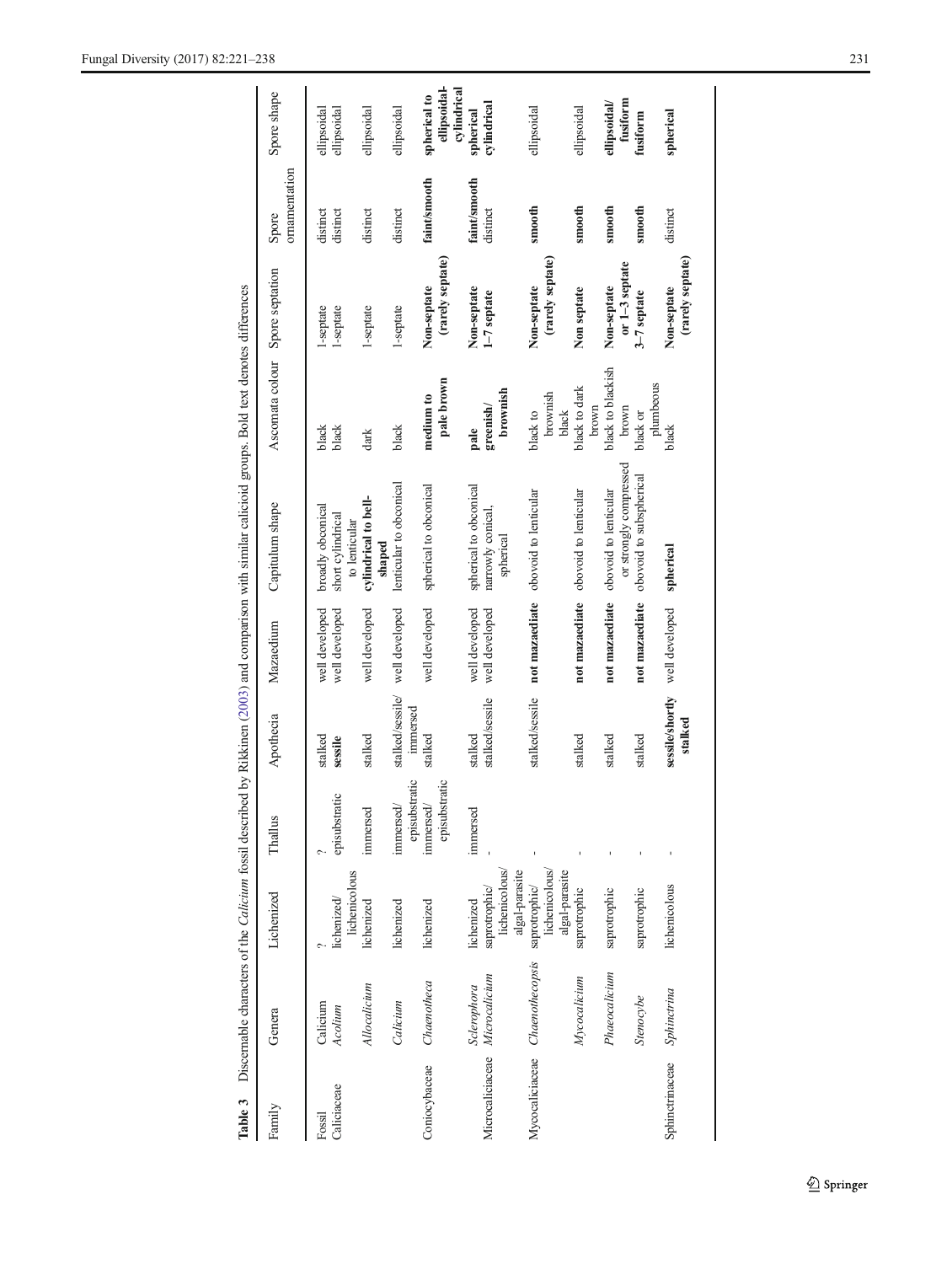estimates were in many instances non-overlapping (see Tab. 2 for selected nodes). The results obtained placing the fossil at the base of clade  $A + B (A1)$ , clade B3 (A2), clade B (A3) and clade B1 (A7) resulted in younger ages (Tab. 2) than the analysis with the fossil placed in more terminal nodes as A4, A5 and A6. All these analyses differ considerably from the results of other dating studies (Prieto and Wedin [2013](#page-16-0); Beimforde et al. [2014](#page-15-0)) which obtained much older or younger ages for the crown of Caliciales (166 Mya in Scenario 2 from Prieto and Wedin [2013](#page-16-0) and ca. 160 Mya in Beimforde et al. [2014](#page-15-0)) and from those obtained based on a secondary calibration (our analysis A9). Analysis A8 is the most similar to the secondary calibration analysis suggesting that the most likely placement of the fossil is close to a terminal node and thus, a basal placement in the Calicium clade can likely be rejected.

As the secondary calibration analysis is based on a previous study with a robust fossil record using five fossil calibration points (Prieto and Wedin [2013](#page-16-0)), we believe this analysis is more reliable than any estimate based on one single fossil only, thus justifying basing our discussion on the chronogram resulting from this analysis (Fig. [2\)](#page-8-0). In our dating analysis based on a secondary calibration the split between the Caliciales sensu Gaya et al. [2012](#page-15-0) (the Caliciaceae-Physciaceae clade) and the Teloschistales took place in the Middle Jurassic, around 171 Mya. The age for the Physciaceae crown group in A9 is estimated at 102 Mya, and the Caliciaceae crown group at 126 Mya, thus comparable to the estimate in Prieto and Wedin ([2013](#page-16-0)) and estimates produced by independent studies in other lichen families (Amo de Paz et al., [2011;](#page-14-0) Beimforde et al. [2014;](#page-15-0) Divakar et al. [2015;](#page-15-0) Gaya et al. [2015](#page-15-0)). The age of the  $A + B$  clade (main mazaediate clade) is estimated at 103 Mya (95  $%$  HPD =80–131 Mya) with two diversification events within the group; a first event at 85 Mya giving rise to clade B, and a second event at 60 Mya giving rise to clade A. This last event coincides with the time of appearance of the mazaediate taxa included in the Buellioi d clade (clade C, 59 Mya).

The diversification of the Physciaceae during the Late Cretaceous (102 Mya) in our secondary calibration analysis (A9) is congruent with diversification dates for other lichen families as Teloschistaceae (98 Mya, Gaya et al. [2015](#page-15-0)) and Parmeliaceae (109 Mya, Amo de Paz et al., [2011](#page-14-0)) while the diversification of the Caliciaceae took place somewhat earlier, during the Early Cretaceous (126 Mya). The mazaediate clades arose during two different periods, at the Early-Late Cretaceous boundary and in the Paleocene. The first event is close to the Cretaceous thermal maximum (89–112 Mya) where the diversification of the family Teloschistaceae was recently suggested to have taken place (Gaya et al. [2015](#page-15-0)). The second event took place close to the Paleocene–Eocene Thermal Maximum, 55.8 million years ago (Röhl et al. [2000\)](#page-16-0).

In this latter period two independent events took place, a diversification episode within the Calicium clade coincident with an independent origin of the mazaediate clade within the Buellia-clade (clade C).

The main diversification events of mazaediate taxa took place during the Paleocene, Eocene and Oligocene as it has been reported for taxa within the lichen family Parmeliaceae (Divakar et al. [2015\)](#page-15-0). The parallel, independent gains of the mazaedium in the history of the Ascomycota have already been demonstrated (Prieto et al. [2013\)](#page-16-0). The appearance of other mazaediate groups is congruent with the diversification events found here. For example the Coniocybomycetes crown is dated at 106 Mya and the Microcaliciales at 40 Mya (Prieto and Wedin [2013\)](#page-16-0). Thus, it is probable that around this time climatic events on earth could have favored the independent appearance of these groups of taxa characterized by the presence of a mazaedium. What external factors could have promoted the appearance and diversification of mazaediate groups? As most of the extant species are epiphytes, growing on trunks or decorticated stumps of both conifers and deciduous trees, one possible explanation could be the appearance and diversification of conifers and angiosperms in the Early Mesozoic and Early Cenozoic respectively (Leslie et al. [2012;](#page-15-0) Magallón et al. [2015](#page-15-0); Silvestro et al. [2015](#page-16-0)) and the change of the landscape this must have produced.

We conclude that utilizing a fossil with a poorly understood taxonomic affinity within the group under study is clearly problematic. One way to improve the accuracy of molecular time estimates is to use multiple fossil constraints (Graur and Martin [2004;](#page-15-0) Hedges and Kumar [2004](#page-15-0); Rutschmann et al., [2007;](#page-16-0) Sauquet et al. [2012\)](#page-16-0). However, the very small number of well-preserved and identifiable lichen fossils is a limiting factor in dating studies, and in our particular case there are currently no more available fossils. Another approximation is to use secondary calibrations, obtained from previous studies (Graur and Martin [2004;](#page-15-0) Sauquet et al. [2012\)](#page-16-0). In this study we conclude that using such previously obtained dates gives us results that are comparable with other dating studies, whereas assigning the single relevant fossil to arbitrary placements results in strongly deviant dates. By comparing the inferred divergence dates with widely accepted dates (usually based on a robust fossil record) we here provide insight into the role of unreliable fossils in date estimates. Although this could be seen as a circular argument, the use of secondary calibrations can in reality serve as evaluation of the phylogenetic affinity of a fossil. In our case we can discard several alternative placements investigated, suggesting that the fossil is likely to be member of a younger clade as the C. chlorosporum-C. nobile and thus discarding its basal placement. This result will contribute to future dating studies, since it provides a good guide about which taxa to include in such studies and where to place the fossil best.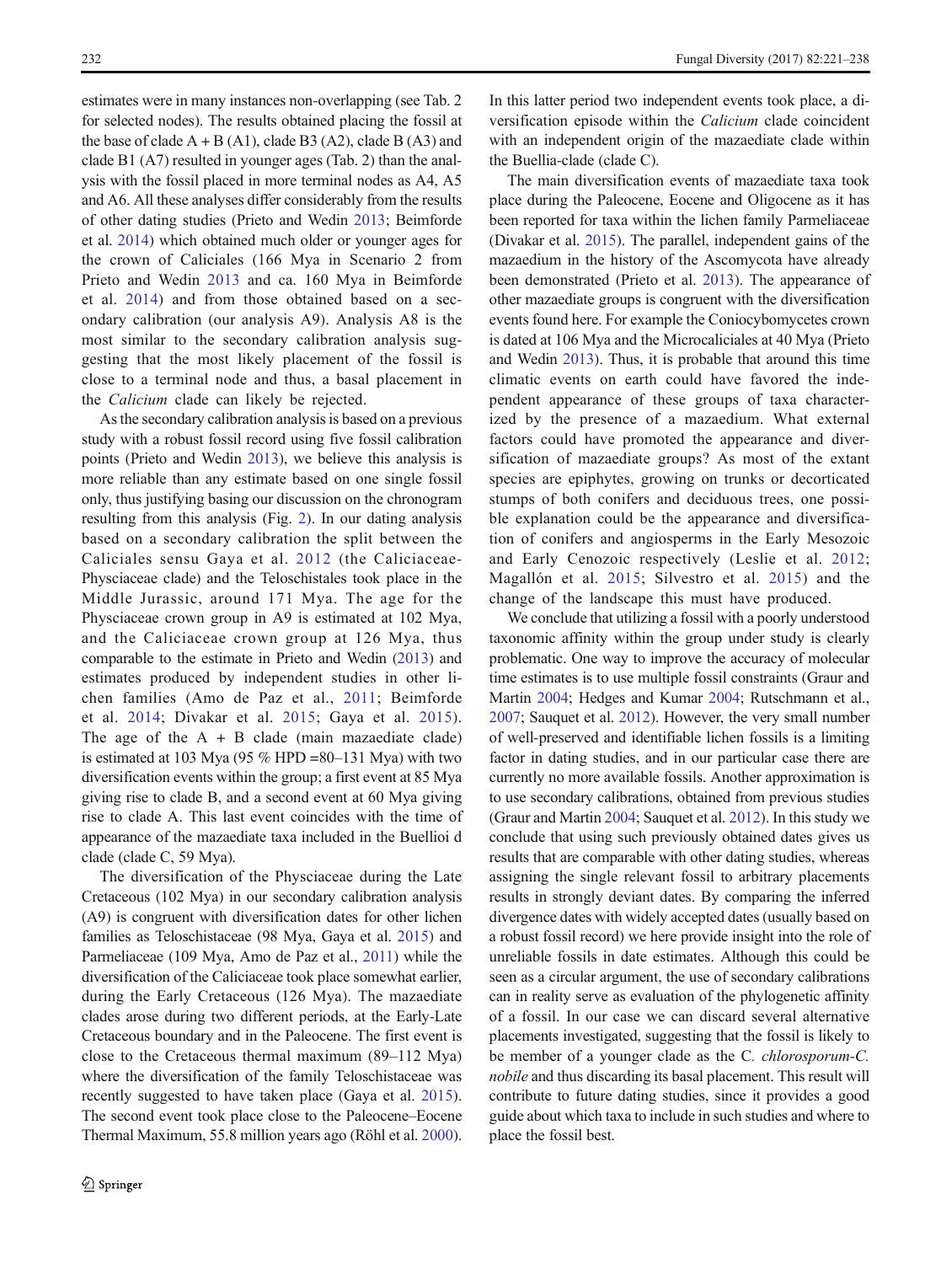#### Taxonomy

Acolium (Ach.) Gray, Nat. Arr. Brit. Pl. I: 482 (1821).

Type species: Calicium tympanellum Ach. (lectotype, designated by Tibell  $1984$ ) = Acolium inquinans (Sm.) A. Massal.

Ca 5 species: Acolium chloroconium Tuck., A. inquinans (Sm.) A. Massal., A. karelicum (Vain.) M. Prieto and Wedin, A. marcianum (B. de Lesd.) M. Prieto and Wedin, A. sessile (Pers.) Arnold.

New combinations in Acolium:

Acolium karelicum (Vain.) M. Prieto and Wedin, comb. nov. (MB 817532) Basionym: Cyphelium lucidum var. karelicum Vain., Acta Soc. Fauna Fl. Fenn. 57(I): 20 (1927).

Acolium marcianum (B. de Lesd.) M. Prieto and Wedin, comb. nov. (MB 817533) Basionym: Cyphelium marcianum B. de Lesd., Bull. Soc. Bot. France 55: 420 (1908).

Comments: This is a small group of former Cyphelium species predominantly growing on bark or wood. Acolium is characterized by a dark excipulum that is strongly thickened at the base. Species placed here have a distinct grey-brown thallus (or are lichenicolous and do not form an independent thallus), they have sessile to somewhat immersed ascomata, and several have also a grey pruina on the rim of the exipulum. Although not investigated here, Acolium chloroconium is very similar to and presumably closely related to A. inquinans (Tibell and Ryan [2004\)](#page-16-0) and is best placed here as Cyphelium is no longer available. Acolium sessile and A. marcianum, both lichenicolous on species of Pertusaria s. lat. and not investigated molecularly by us, also seem best placed here as they share the basally thickened excipulum with the other species. The placement of these three species needs confirmation from sequenced material.

Tibell ([1984](#page-16-0)) designated Calicium tympanellum (a synonym of Cyphelium inquinans) as type species of Acolium. Both the other species originally included by Acharius [\(1808\)](#page-14-0) in Calicium [unranked] Acolium (C. turbinatum and C. stigonellum) are synonyms of Sphinctrina turbinata. Several authors (Fink [1911;](#page-15-0) Clements and Shear [1931\)](#page-15-0) assumed that the rankless subdivision Acolium was published in Acharius ([1810](#page-14-0)), which make the type species selected by Fink and Clements and Shear not correctly designated.

Acroscyphus Lév., Annls. Sci. Nat., sér. 3 5: 262 (1846).

Type species: Acroscyphus sphaerophoroides Lév.

Comments: Acroscyphus is a distinct monotypic genus which is easily distinguished from the sister group Acolium by the dactyliform, fruticose thallus and the laterally reduced excipulum.

Calicium Pers., in Romer and Usteri, Ann. Bot. 7: 20 (1794).

Type species: Calicium viride Pers. (lectotype, designated by Fink, Contr. U.S. Nat. Herb. 14(1): 46, 1910).

At least 34 species: C. abietinum Pers., C. adspersum Pers., C. carolinianum (Tuck.) M. Prieto and Wedin, C. chlorosporum F. Wilson, C. constrictum Tibell, C. corynellum (Ach.) Ach., C. denigratum (Vain.) Tibell, C. glaucellum Ach., C. hyperelloides Nyl., C. indicum Tibell, C. laevigatum Tibell, C. lecideinum (Nyl.) M. Prieto and Wedin, C. lenticulare Ach., C. leucochlorum Tuck., C. lucidum (Th.Fr.) M. Prieto and Wedin, C. montanum Tibell, C. nobile Tibell, C. notarisii (Tul.) M. Prieto and Wedin, C. parvum Tibell, C. pinastri Tibell, C. pinicola (Tibell) M. Prieto and Wedin, C. pyriforme Tibell, C. quercinum Pers., C. robustellum Nyl., C. salicinum Pers., C. sequoiae Williams and Tibell, C. tenuisporum Tibell, Calicium tigillare (Ach.) Pers., C. trabinellum Ach., C. trachylioides (Nyl. ex Branth and Rostr.) M. Prieto and Wedin, C. tricolor F. Wilson, C. verrucosum Tibell, C. victorianum (F. Wilson) Tibell, C. viride Pers.

New combinations in Calicium:

Calicium carolinianum (Tuck.) M. Prieto and Wedin, comb. nov. (MB 817549) Basionym: Acolium carolinianum Tuck., Gen. lich. (Amherst): 237 (1872).

Calicium lecideinum (Nyl.) M. Prieto and Wedin, comb. nov. (MB 817534) Basionym: Trachylia lecideina Nyl., Mem. Soc. Sci. Nat. Cherbourg 3: 199 (1855).

Calicium lucidum (Th.Fr.) M. Prieto and Wedin, comb. nov. (MB 817535) Basionym: Trachylia lucida Th.Fr.., Öfvers. K. VetenskAkad. Förh. 12: 18 (1855).

Calicium notarisii (Tul.) M. Prieto and Wedin, comb. nov. (MB 817538) Basionym: Acolium notarisii Tul., Ann. Sci. Nat., Bot., sér. 3 17: 81 (1852).

Calicium pinicola (Tibell) M. Prieto and Wedin, comb. nov. (MB 817536) Basionym: Cyphelium pinicola Tibell, Svensk Bot. Tidskr. 63: 477 (1969).

Calicium trachylioides (Nyl. ex Branth and Rostr.) M. Prieto and Wedin, comb. nov. (MB 817537) Basionym: Spilomium trachylioides Nyl. ex Branth and Rostr., Lichenes Daniae: 141 (1869).

Comments: Calicium in this emended version includes both species with stalked (*Calicium* in the traditional sense) and sessile or immersed ascomata. The stalked species differ from Allocalicium in the shape of the capitulum and the colour of the stalk. Although phylogenetically very distinct, we do not currently know of any morphological or chemical character that is unique for Calicium in our sense, and here, more work is needed. Cyphelium Ach. (type Lichen tigillaris Ach.) is a new synonym to Calicium. For more synonyms, see Tibell [\(1984\)](#page-16-0). Calicium carolinianum, usually placed in Thelomma, was not considered closely related to Thelomma s. str. nor to the T. ocellatum group (Pseudothelomma, see below) by Tibell ([1976](#page-16-0)), and we agree with him. Tibell [\(1976,](#page-16-0) [1984\)](#page-16-0), however, points out similarities between T. carolinianum and species placed by him in Calicium and Cyphelium, and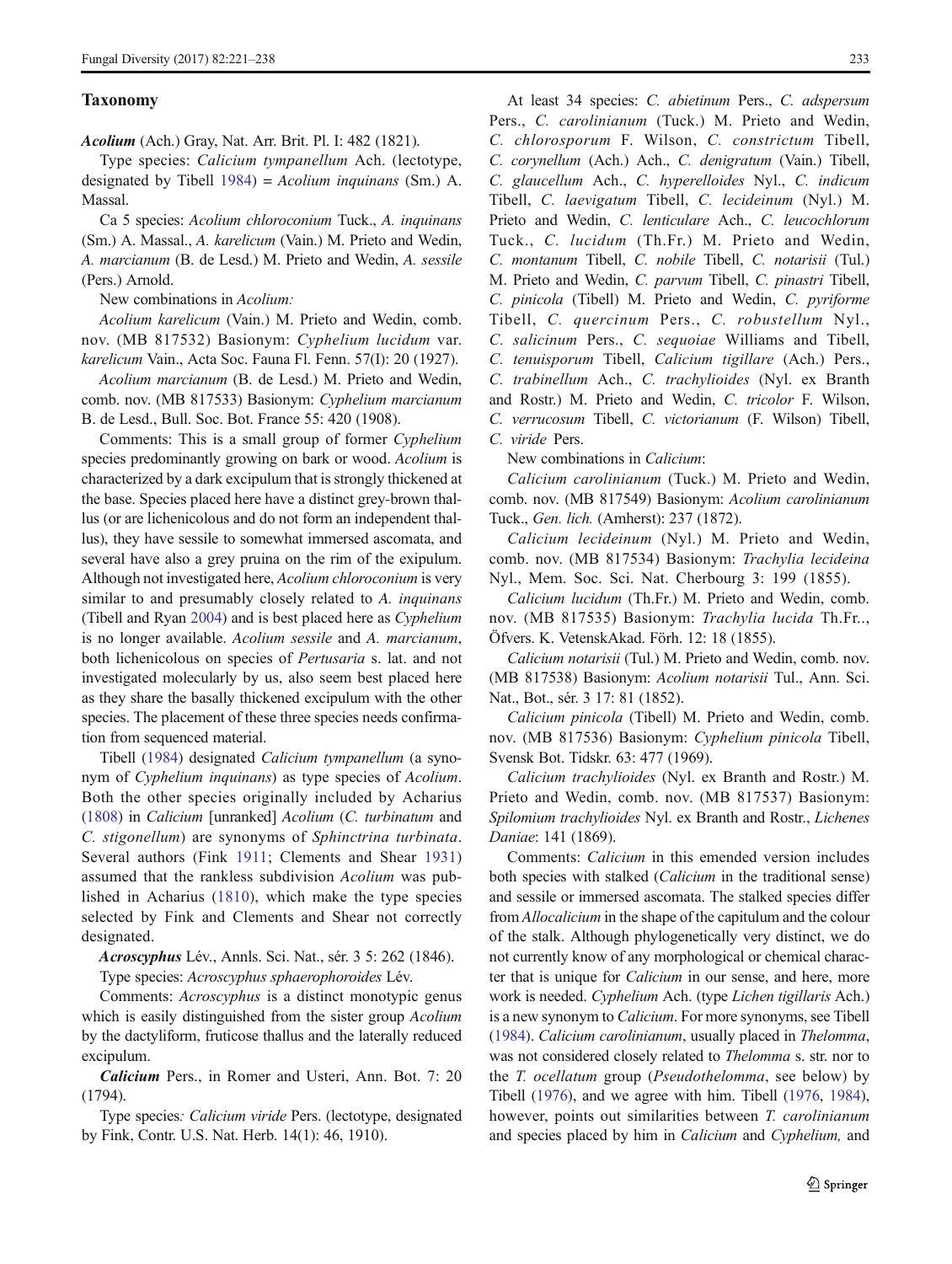we suggest placing it in *Calicium* until molecular investigations can clarify its position.

Texosporium Nádv., in Tibell and Hofsten, Mycologia 60: 557 (1968).

Type species: Acolium sancti-jacobi Tuck.

Comments: Texosporium grows on dung, soil and detritus in grassland soil crust communities, and differs from the related *Thelomma* by the ecology and the very distinct spore ornamentation formed by paraphyses that adhere to the surface of the spores (Tibell and von Hofsten [1968\)](#page-16-0).

Thelomma A. Massal., Atti Reale Ist. Veneto Sci. Lett. Arti, ser 3, 5: 268 (1860).

Type species: Cyphelium mammosum Hepp, in Hartung 1857: 147 (1857).

Ca 5 species: T. brunneum (W.A. Weber) M. Prieto and Wedin, T. californicum (Tuck.) Tibell, T. mammosum (Hepp)

A. Massal., T. santessonii Tibell, T. siliceum (Fée) Tibell.

New combination in Thelomma:

Thelomma brunneum (W.A. Weber) M. Prieto and Wedin, comb. nov. (MB 817539) Basionym: Cyphelium brunneum W.A. Weber, Bryologist 70: 199 (1967).

Comments: Thelomma differs from the related Texosporium by growing on rocks in Mediterranean areas, and by lacking the distinctive spore ornamentation that characterizes Texosporium. The newly described Pseudothelomma differs in having a thin cortex, lacking the granular crystals that intersperse the usually thick cortex in Thelomma, and in the ecology as Pseudothelomma grows on decorticated wood. The generic placement of *Thelomma brunneum* needs verification from sequenced material. Thelomma brunneum was hitherto placed in *Cyphelium*, but as this genus is no longer available, Thelomma seems the best place as it share the ecology (growing on rocks in Mediterranean areas of North America).

Tholurna Norman, Flora (Regensburg) 44: 409 (1861).

Type species: Tholurna dissimilis (Norman) Norman.

Comments: Tholurna is a rare monospecific genus characterized by its cushion-like colonies, formed of dense clustered podetia carrying one ascoma each apically. The capitulum is campanulate, and the spores have a very distinctive ornamentation of spirally arranged ridges, two characters similar to Allocalicium.

## New genera

Allocalicium M. Prieto and Wedin gen. nov. (MB 817540).

Type species: Allocalicium adaequatum (Nyl.) M. Prieto and Wedin.

Diagnosis: thallus immersed. Ascomata with olive brown stalks forming small clumps; capitulum campanulate and dark; spores 1-septate with a distinct ornamentation of spirally arranged ridges.

Etymology: Allo-, greek prefix meaning different or strange, which denotes a difference with Calicium while indicating an overall morphological similarity.

Description:

Thallus immersed. Ascomata distinctly stalked, 8–10 times as high as the diameter of the stalk, without pruina and with dark capitulum and pale grey to olive brown stalk. Capitulum cylindrical to distinctly bell-shaped. Excipulum 20–35 μm thick, with a distinct thickening in the upper part. Outermost part of the excipulum brown, consisting of isodiametric medium brown cells, 3–5 um diam. Inner part of excipulum 10– 17 μm thick, consisting of intertwined hyphae with swollen walls. Hypothecium medium brown, up to 40 μm high, consisting of intertwined, brown, thin walled hyphae. Stalk rather short to long, inner part of periclinally arranged but intertwined hyphae of thick walls; outermost layer medium brown with periclinally arranged brown hyphae. Stalk and excipulum I+ dark blue. Asci cylindrical with uniseriately or sometimes biseriately arranged spores. Spores 1-septate, 9–  $11 \times 4.5 - 5.5$  μm, with a distinct ornamentation of spirally arranged ridges. Habitat: on thin branches of Alnus incana, Populus and Salix along streams and in well-lit situations in swampy areas with high humidity.

New combinations in Allocalicium:

Allocalicium adaequatum (Nyl.) M. Prieto and Wedin, comb. nov. (MB 817541) Basionym: Calicium adaequatum Nyl., Flora, Regensburg 52: 409 (1869).

Comments: Allocalicium is distinguished from the stalked species in the unrelated *Calicium* by the pale stalks, the dark, cylindrical to distinctly bell-shaped capitulum, and the ecology. As already commented on, Allocalicium shares the campanulate form of the capitulum with the closely related Tholurna, and they both have very similar spore ornamentation.

Pseudothelomma M. Prieto and Wedin gen. nov. (MB 817542).

Type species: Pseudothelomma ocellatum (Körb.) M. Prieto and Wedin.

Diagnosis: thallus crustose, grey, with a thin cortex that lacks crystals. Ascomata immersed in verrucae, flat, sometimes with a green-(yellow) pruina on the mazaedia; exciple laterally thin; spores 1-septate. Chemical compounds: occasionally usnic acid (in thallus) and epanorin and rhizocarpic acid in the hymenium and mazaedium.

Etymology: the name of this new genus is based on the resemblance to Thelomma where the species have been included until now.

Description:

Thallus crustose, well developed, verrucose or subareolate, grey; one species with globular, short-stalked isidia in black patches on the thallus surface. Cortex thin, without granular crystals. Ascomata immersed in verrucae. Mazaedium black, flat, sometimes with a greenish or greenish-yellow pruina.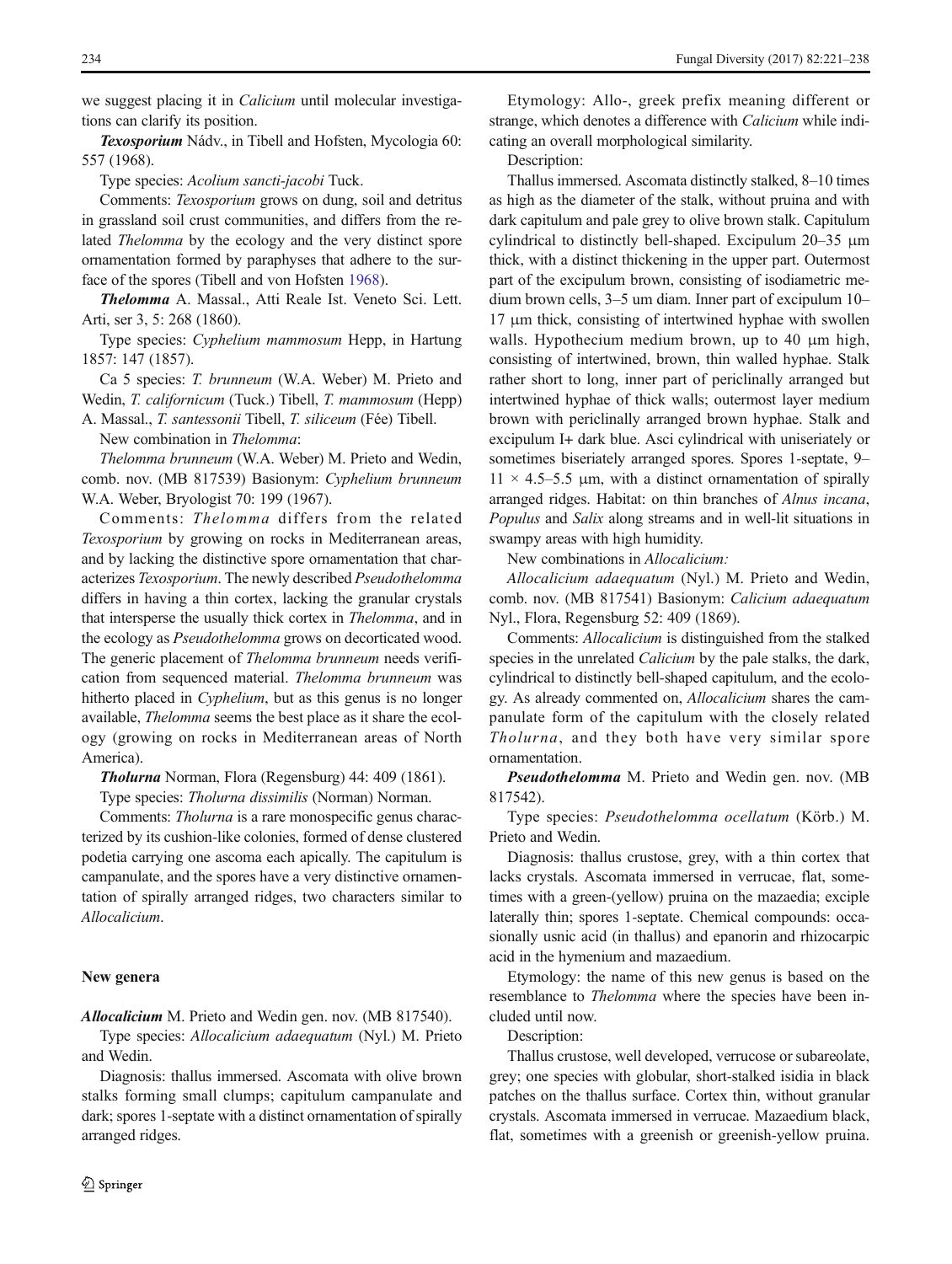<span id="page-14-0"></span>Excipulum not sclerotized, poorly developed laterally. Hypothecium blackish brown. Asci cylindrical, with uniseriately arranged spores, 1-septate, blackish-brown, constricted at the septum, with a slightly uneven surface. Chemistry: thallus K-, C-, KC-, PD-, medulla I- or I+ dark blue; occasionally usnic acid in the thallus, and epanorin and rhizocarpic acid in the hymenium and mazaedium. Habitat: on exposed dry lignum, particularly on wooden posts.

2 species: Pseudothelomma ocellatum (Körb.) M. Prieto and Wedin, P. occidentale (Herre) M. Prieto and Wedin.

New combinations in Pseudothelomma:

Pseudothelomma occidentale (Herre) M. Prieto and Wedin, comb. nov. (MB 817544) Basionym: Cyphelium occidentale Herre, Proc. Wash. Acad. Sci. 12: 62 (1910).

Pseudothelomma ocellatum (Körb.) M. Prieto and Wedin, comb. nov. (MB 817543) Basionym: Acolium ocellatum Körb., Parerga lichenol. 3: 285 (1861).

Comments: Pseudothelomma is a small, distinct group of species with immersed ascomata, growing on dry and exposed lignum. It differs from the otherwise similar *Acolium* by having a thin and non-sclerotized excipulum. It further differs from the likewise similar Thelomma by the ecology, and the thin, crystal-free cortex.

# Key to mazaedium-producing Caliciaceae sensu Prieto & Wedin.

1 Fruticose lichens, forming proper podetia of thalline origin..................................................................................2 1 Crustose lichens, with stalked, sessile or immersed apothecia.............................................................................3 2 (1) Thallus stout, sparingly branched, pale greyish, ascomata immersed in branch-tips. Spores 2-celled with constricted septum, smooth. On rocks or epiphytic......................Acroscyphus sphaerophoroides 2 Thallus of radially protruding dark grey to brownish podetia, ascomata campanulate on apices of finger-like protrusions. Epiphytic on twigs...........Tholurna dissimilis 3 (1) Apothecia stalked.......................................................4 3 Apothecia sessile or immersed........................................5 4 (3) Apothecia with a pale grey to pale olive stalk and a dark, cylindrical to campanulate capitulum. Epiphytic on twigs or thin branches................Allocalicium adaequatum 4 Apothecia not with a pale stalk together with a dark, campanulate capitulum..........................Calicium pro parte 5 (3) Spores smooth, apothecia immersed with a very thin excipulum (section). On dry wood or (rarely) bark......................*Calicium* ("Cyphelium" tigillare-group) 5 Spores with  $a \pm$  distinct ornamentation, apothecia immersed or sessile with a distinct excipulum which is thick, at least at the base. On bark, wood or rocks........................6

6 (5) Spore ornamentation very distinct, formed by paraphyses that adhere to the surface of the spores. On dung, detritus or soil in grassland and soil crust communities........................Texosporium sancti-jacobi 6 Spore ornamentation made up by ridges or surface cracks. On rock, bark, wood, or lichenicolous...................7 7 (6) On rock (Thelomma californicum occasionally on wood) .................................................................................8 7 On bark or wood, or lichenicolous on Pertusaria..........9 8 (7) Apothecia immersed in thallus verrucae......Thelomma 8 Apothecia sessile.............................Calicium lecideinum 9 (7) Apothecia sessile to somewhat immersed, with a grey pruina on the rim of the excipulum, and a dark excipulum that is strongly thickened at the base (section). Thallus distinct, greyish-brownish. On wood or bark, or lichenicolous on Pertusaria spp...................................................Acolium 9 Apothecia and thallus varying.......................................10 10 (9) On dry and exposed wood, with immersed apothecia...........................................................................11 10 On wood or bark, apothecia sessile........... ................................*Calicium* spp. (former Cyphelium spp) 11 (10) Thallus verrucose, greyish, excipulum thin and hyaline throughout, asci cylindrical...................Pseudothelomma 11 Thallus smooth, areolate, dull reddish-brown, exipulum thick and  $\pm$  sclerotized at the base, asci pyriform...................................Calicium carolinianum

Acknowledgments This research was supported by grants from the Swedish Research Council (VR 621–2009-5372 and VR 621–2012-3990) to MW. We are grateful for skilful lab assistance from the Molecular Systematics Laboratory at the Swedish Museum of Natural History. Kind assistance during fieldwork was provided by Janolov Hermansson. Ibai Olariaga and Martin Westberg are thanked for comments on the manuscript. This paper is dedicated to Leif Tibell for his life-long, groundbreaking work on mazaediate lichens.

Open Access This article is distributed under the terms of the Creative Commons Attribution 4.0 International License (http:// creativecommons.org/licenses/by/4.0/), which permits unrestricted use, distribution, and reproduction in any medium, provided you give appropriate credit to the original author(s) and the source, provide a link to the Creative Commons license, and indicate if changes were made.

# **References**

Acharius E (1808) Förteckning på de i Sverige växande arter af lafvarnes familj. K Vetensk Acad Nya Handl 1808:259–283

- Acharius E (1810) Lichenographia universalis. Gottingae, 696 pp
- Amo de Paz G, Cubas P, Divakar PK, Lumbsch HT, Crespo A (2011) Origin and diversification of major clades in parmelioid lichens (Parmeliaceae, Ascomycota) during the Paleogene inferred by Bayesian analysis. PLoS One 6:e28161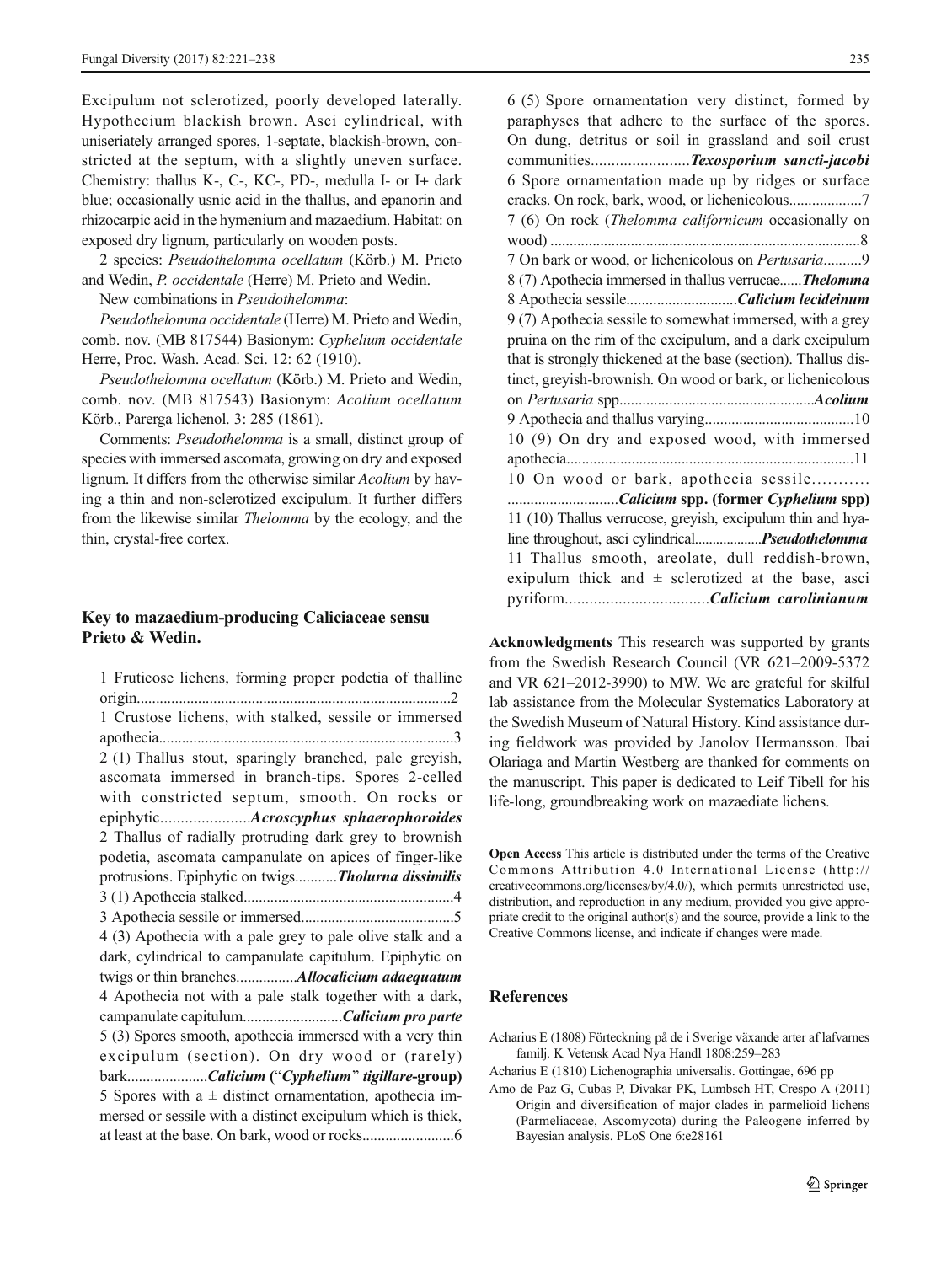- <span id="page-15-0"></span>Avise JC (2009) Timetrees: Beyond cladograms, phenograms, and phylograms. In: Hedges B, Kumar S (eds) Timetrees of Life. Oxford University Press, Oxford, UK, pp. 19–25
- Baloch E, Lücking R, Lumbsch HT, Wedin M (2010) Major clades and phylogenetic relationships between lichenized and non-lichenized lineages in Ostropales. Taxon 59:1483–1494
- Beimforde C, Feldberg K, Nylinder S, Rikkinen J, Tuovila H, Dörfelt H, Gube M, Jackson DJ, Reitner J, Seyfullah LJ, Schmidt AR (2014) Estimating the phanerozoic history of the Ascomycota lineages: Combining fossil and molecular data. Mol Phylogenet Evol 77: 307–319
- Berbee ML, Taylor JW (2010) Dating the molecular clock in fungi how close are we? Fungal Biology Rev 24:1–16
- Castresana J (2000) Selection of conserved blocks from multiple alignments for their use in phylogenetic analysis. Mol Biol Evol 17:540– 552
- Clements FE, Shear CL (1931) The genera of Fungi. Wilson M W, New York, 456 pp
- Divakar PK, Crespo A, Núñez-Zapata J, Flakus A, Sipman HJM, Elix JA, Lumbsch HT (2013) A molecular perspective on generic concepts in the Hypotrachyna clade (Parmeliaceae, Ascomycota). Phytotaxa 132:21–38
- Divakar PK, Crespo A, Wedin M, Leavitt SD, Hawksworth DL, Myllys L, McCune B, Randlane T, Bjerke JW, Ohmura Y, Schmitt I, Boluda CG, Alors D, Roca-Valiente B, Del-Prado R, Ruibal C, Buaruang K,, Núñez-Zapata J, Amo de Paz G, Rico VJ, Molina MC, Elix JA, Esslinger TL, Tronstad IK, Lindgren H, Ertz D, Gueidan C, Saag L, Mark K, Singh G, Dal Grande F, Parnmen S,, Beck A, Benatti MN, Blanchon D, Candan M, Clerc P, Goward T, Grube M, Hodkinson BP, Hur JS, Kantvilas G, Kirika PM, Lendemer J, Mattsson JE, Messuti MI, Miadlikowska J, Nelsen M, Ohlson JI, Pérez-Ortega S, Saag A, Sipman HJ, Sohrabi M, Thell A, Thor G, Truong C, Yahr R, Upreti DK, Cubas P, Lumbsch HT (2015) Evolution of complex symbiotic relationships in a morphologically derived family of lichen-forming fungi. New Phytol 208:1217–1226. doi: [10.1111](http://dx.doi.org/10.1111/nph.13553) [/nph.13553](http://dx.doi.org/10.1111/nph.13553).
- Döring H, Clerc P, Grube M, Wedin M (2000) Mycobiont-specific PCR primers for the amplification of nuclear ITS and LSU rDNA from lichenized ascomycetes. Lichenologist 32:200–204
- Drummond AJ, Suchard MA, Xie D, Rambaut A (2012) Bayesian phylogenetics with BEAUti and the BEAST 1.7. Mol Biol Evol 29: 1969–1973
- Fink B (1911) The nature and classification of lichens, I. Mycologia 3: 231–269
- Forest F (2009) Calibrating the Tree of Life: fossils, molecules and evolutionary timescales. Ann Bot 104:789–794
- Gardes M, Bruns TD (1993) ITS primers with enhanced specificity for basidiomycetes - application to the identification of mycorrhizae and rusts. Mol Ecol 2:113–118
- Gargas A, Taylor JW (1995) Phylogeny of Discomycetes and early radiations of the the apothecial Ascomycotina inferred from SSU rDNA sequence data. Exp Mycol 19:7–15
- Gargas A, DePriest PT, Grube M, Tehler A (1995) Multiple origins of lichen symbioses in fungi suggested by SSU rDNA phylogeny. Science 268(5216):1492–1495
- Gaya E, Högnabba F, Holguin A, Molnar K, Fernández-Brime S, Stenroos S, Arup U, Søchting U, den Boom PV, Lücking R, Sipman HJM, Lutzoni F (2012) Implementing a cumulative supermatrix approach for a comprehensive phylogenetic study of the Teloschistales (Pezizomycotina, Ascomycota). Mol Phylogenet Evol 63:374–387
- Gaya E, Fernández-Brime S, Vargas R, Lachlan RF, Gueidan C, Ramírez-Mejía M, Lutzoni F (2015) The adaptive radiation of lichen-forming Teloschistaceae is associated with sunscreening pigments and a bark-to-rock substrate shift. PNAS 112:11600–11605
- Graur D, Martin W (2004) Reading the entrails of chickens: molecular timescales of evolution and the illusion of precision. Trends Genet 20:80–86
	- Gueidan C, Ruibal C, De Hoog GS, Schneider H (2011) Rock–inhabiting fungi originated during periods of dry climate in the late Devonian and middle Triassic. Fungal Biol 115:987–996
	- Hasegawa M, Kishino H, Yano T (1985) Dating the human–ape splitting by a molecular clock of mitochondrial DNA. J Mol Evol 22:160– 174
	- Hedges SB, Kumar S (2004) Precision of molecular time estimates. Trends Genet 20:242–247
	- Hennig W (1981) Insect phylogeny. John Wiley, New York
	- Hibbett DS, Binder M, Bischoff JF, Blackwell M, Cannon PF, Eriksson OE, Huhndorf S, James T, Kirk PM, Lücking R, Lumbsch HT, Lutzoni F, Matheny PB, McLaughlin DJ, Powell MJ, Redhead S, Schoch CL, Spatafora JW, Stalpers JA, Vilgalys R, Aime MC, Aptroot A, Bauer R, Bergerow D, Benny GL, Castlebury LA, Crous PW, Dai YC, Gams W, Geiser DM, Griffith GW, Gueidan C, Hawksworth DL, Hestmark G, Hosaka K, Humber RA, Hyde KD, Ironside JE, Kõljalg U, Kurtzman CP, Larsson KH, Lichtwardt R, Longcore J, Miądlikowska J, Miller A, Moncalvo JM, Mozley-Standrige S, Oberwinkler F, Parmasto E, Reeb V, Rogers JD, Roux C, Ryvarden L, Sampaio JP, Schüßler A, Sugiyama J, Thorn RG, Tibell L, Untereiner WA, Walker C, Wang Z, Weir A, Weiß M, White MM, Winka K, Yao Y-J, Zhang N (2007) A higher level phylogenetic classification of the Fungi. Mycol Res 111:509–547
	- Huelsenbeck JP, Ronquist F (2001) MRBAYES: Bayesian inference of phylogenetic trees. Bioinformatics 17:754–755
	- Kaasalainen U, Heinrichs J, Krings M, Myllys L, Grabenhorst H, Rikkinen J, Schmidt AR (2015) Alectorioid morphologies in Paleogene lichens: new evidence and re-evaluation of the fossil Alectoria succini Mägdefrau. PLoS One 10(6):e0129526. doi:[10.1371/journal.pone.0129526](http://dx.doi.org/10.1371/journal.pone.0129526)
	- Kirk PM, Cannon PF, Minter DW, Stalpers JA (2008) Ainsworth and Bisby's Dictionary of the Fungi, 10th edn. CABI, Wallingford, Oxon, UK
	- Lanfear R, Calcott B. Ho SYW, Guindon S (2012) PartitionFinder: combined selection of partitioning schemes and substitution models for phylogenetic analyses. Mol Biol Evol 29:1695–1701
	- Leslie AB, Beaulieu JM, Rai HS, Crane PR, Donoghue MJ, Mathews S (2012) Hemisphere-scale differences in conifer evolutionary dynamics. PNAS 109:16217–16221
	- Lumbsch HT, Huhndorf SM (2010) Myconet Volume 14. Part One. Outline of Ascomycota. Fieldiana Life Earth Sci 1:1–42
	- Lumbsch HT, Schmitt I, Palice Z, Wiklund E, Ekman S, Wedin M (2004) Supraordinal phylogenetic relationships of Lecanoromycetes based on a Bayesian analysis of combined nuclear and mitochondrial sequences. Mol Phylogenet Evol 31:822–832
	- Lumbsch HT, Lücking R, Tibell L (2009) Molecular data place Tylophoron as an additional calicioid genus in the Arthoniales (Ascomycota). Bibl Lichenol 99:285–296
	- Lutzoni F, Wagner P, Reeb V, Zoller S (2000) Integrating ambiguously aligned regions of DNA sequences in phylogenetic analyses without violating positional homology. Syst Biol 49:628–651
	- Maddison WP, Maddison DR (2001) MacClade: analysis of phylogeny and character evolution, version 4.01. Sinauer, Sunderland, Massachusetts
	- Magallón S, Gómez-Acevedo S, Sánchez-Reyes LL, Hernández-Hernández T (2015) A metacalibrated time-tree documents the early rise of flowering plant phylogenetic diversity. New Phytol 207:437– 453
	- McCune B, Rosentreter R (1992) Texosporium sancti-jacobi, a rare western North American lichen. Bryologist 95:329–333
	- Miadlikowska J, Kauff F, Hofstetter V, Fraker E, Grube M, Hafellner J, Reeb V, Hodkinson BP, Kukwa M, Lücking R, Hestmark G, Garcia Otalora M, Rauhut A, Büdel B, Scheidegger C, Timdal E, Stenroos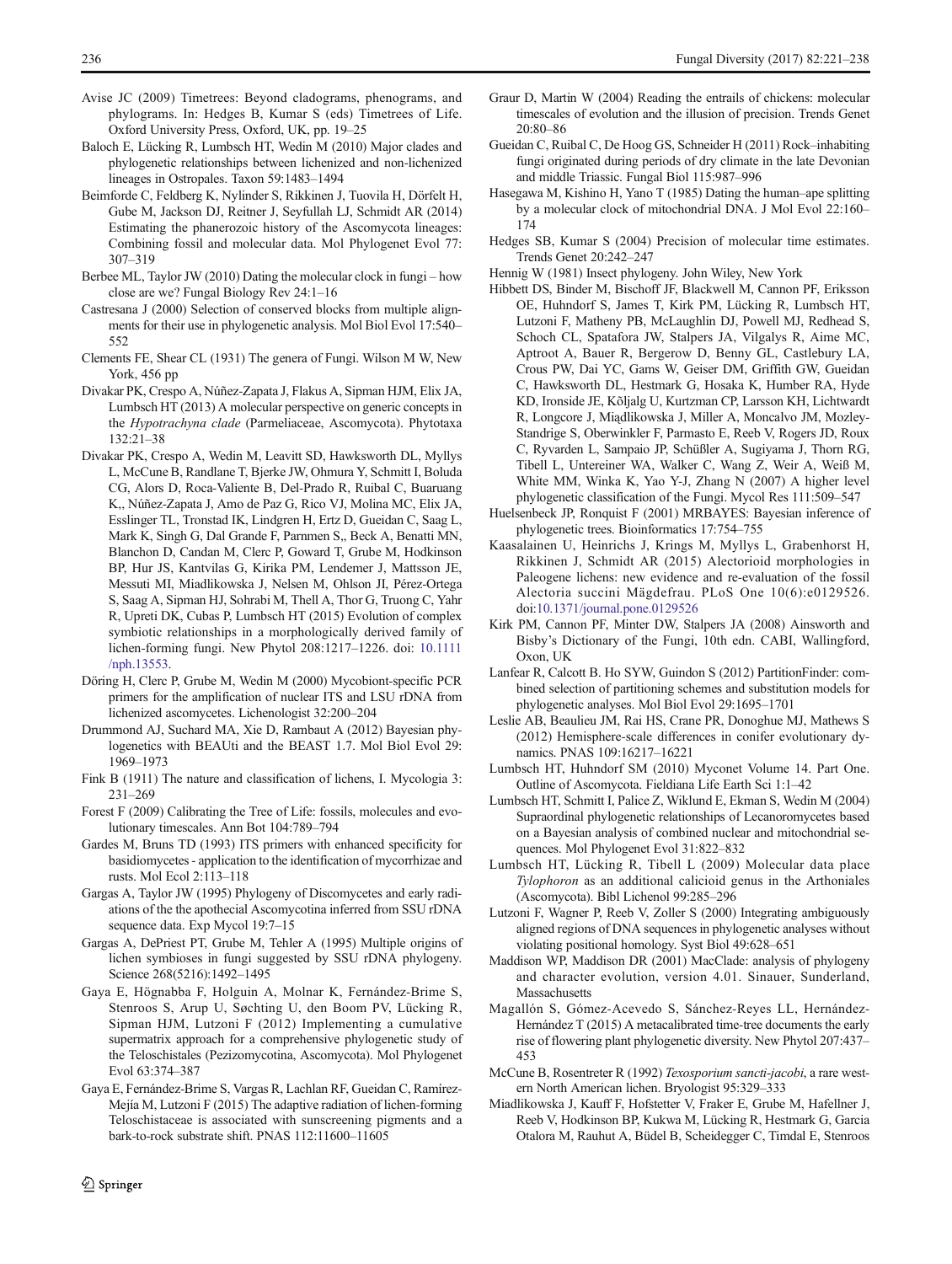<span id="page-16-0"></span>S, Brodo I, Perlmutter G, Ertz D, Diederich P, Lendemer JC, May P, Schoch CL, Arnold AE, Gueidan C, Tripp E, Yahr R, Robertson C, Lutzoni F (2006) New insights into classification and evolution of the Lecanoromycetes (Pezizomycotina, Ascomycota) from phylogenetic analyses of three ribosomal RNA- and two protein-coding genes. Mycologia 98:1088–1103

- Miadlikowska J, Kauff F, Högnabba F, Oliver JC, Molnár K, Fraker E, Gaya E, Hafellner J, Hofstetter V, Gueidan C, Otálora MAG, Hodkinson B, Kukwa M, Lücking R, Björk C, Sipman HJM, Burgaz AR, Thell A, Passo A, Myllys L, Goward T, Fernández-Brime S, Hestmark G, Lendemer J, Lumbsch HT, Schmull M, Schoch CL, Sérusiaux E, Maddison DR, Arnold AE, Stenroos S, Lutzoni F (2014) Multigene phylogenetic synthesis for the class Lecanoromycetes (Ascomycota): 1307 fungi representing 1139 infrageneric taxa, 312 genera and 66 families. Mol Phylogenet Evol 79:132–168
- Miller MA, Pfeiffer W, Schwartz T (2010) Creating the CIPRES Science Gateway for inference of large phylogenetic trees. In: Proceedings of the Gateway Computing Environments Workshop (GCE). New Orleans, LA, pp. 1–8
- Myllys L, Lohtander K, Tehler A (2001) Beta-tubulin, ITS and group I intron sequences challenge the species pair concept in Physcia aipolia and P. caesia Mycologia 93:335–343
- Nordin A (2004) New species in Tetramelas. Lichenologist 36:355–359
- Nordin A, Tibell L (2005) Additional species in Tetramelas. Lichenologist 37:491–498
- Nylander JAA, Wilgenbusch JC, Warren DL, Swofford DL (2008) AWTY (are we there yet?): a system for graphical exploration of MCMC convergence in Bayesian phylogenetics. Bioinformatics 24: 581–583
- Otálora MAG, Jørgensen PM, Wedin M (2014) A revised generic classification of the jelly lichens, Collemataceae. Fungal Divers 64:275– 293
- Prieto M, Wedin M (2013) Dating the diversification of the major lineages of Ascomycota (Fungi). PLoS One 8(6):e65576. doi[:10.1371](http://dx.doi.org/10.1371/journal.pone.0065576) [/journal.pone.0065576](http://dx.doi.org/10.1371/journal.pone.0065576)
- Prieto M, Martínez M, Aragón G, Otálora MAG, Lutzoni F (2010) Phylogenetic study of Catapyrenium s. str. (Verrucariaceae, lichenforming Ascomycota) and related genus Placidiopsis. Mycologia 102:291–304
- Prieto M, Baloch E, Tehler A, Wedin M (2013) Mazaedium evolution in the Ascomycota (Fungi) and the classification of mazaediate groups of formerly unclear relationship. Cladistics 29:296–308. doi: 10.1111/j.1096–0031.2012.00429.x
- Rambaut A, Drummond AJ (2007) Tracer v1.4. [http://beast.bio.ed.ac.](http://beast.bio.ed.ac.uk/Tracer) [uk/Tracer](http://beast.bio.ed.ac.uk/Tracer)
- Rambold G, Mayrhofer H, Matzer M (1994) On the ascus types in the Physciaceae (Lecanorales). Plant Syst Evol 192:31–40
- Rehner S, Samuels GJ (1994) Taxonomy and phylogeny of Gliocladium analyzed from nuclear large subunits ribosomal DNA sequences. Mycol Res 98:625–634
- Resl P, Schneider K, Westberg M, Printzen C, Zdeněk P, Thor G, Fryday A, Mayrhofer H, Spribille H (2015) Diagnostics for a troubled backbone: testing topological hypotheses of trapelioid lichenized fungi in a large-scale phylogeny of Ostropomycetidae (Lecanoromycetes). Fungal Divers 73:239–258
- Rikkinen J (2003) Calicioid lichens from European Tertiary amber. Mycologia 95:1032–1036
- Rodríguez F, Oliver JF, Marin A, Medina JR (1990) The general stochastic model of nucleotide substitution. J Theor Biol 142:485–501
- Röhl U, Bralower TJ, Norris RD, Wefer G (2000) New chronology for the late Paleocene thermal maximum and its environmental implications. Geology 28:927–930
- Ronquist F, Teslenko M, Mark P van der, Ayres D, Darling A, Höhna S, Larget B, Liu L, Suchard MA, Huelsenbeck J P (2011) MrBayes

3.2: Efficient Bayesian phylogenetic inference and model choice across a large model space. Syst Biol 61:539–542

- Rutschmann F, Eriksson T, Salim KA, Conti E (2007) Assessing calibration uncertainty in molecular dating: the assignment of fossils to alternative calibration points. Syst Biol 56:591–608
- Sauquet H, Ho SYW, Gandolfo MA, Jordan GJ, Wilf P, Cantrill DJ, Bayly MJ, Bromham L, Brown GK, Carpenter RJ, Lee DM, Murphy DJ, Sniderman JMK, Udovicic F (2012) Testing the impact of calibration on molecular divergence times using a fossil-rich group: the case of Nothofagus (Fagales). Syst Biol 61:289–313
- Schmitt I, Crespo A, Divakar PK, Fankhauser JD, Herman-Sackett E, Kalb K, Nelsen MP, Nelson NA, Rivas-Plata E, Shimp AD, Widhelm T, Lumbsch HT (2009) New primers for promising single-copy genes in fungal phylogenetics and systematics. Persoonia 23:35–40
- Silvestro D, Cascales-Miñana B, Bacon CD, Antonelli A (2015) Revisiting the origin and diversification of vascular plants through a comprehensive Bayesian analysis of the fossil record. New Phytol 207:425–436
- Singh G, Divakar PK, Dal Grande F, Otte J, Parnmen S, Wedin M, Crespo A, Lumbsch HT, Schmitt I (2013) The sister group relationships of the largest family of lichenized fungi, Parmeliaceae (Lecanorales, Ascomycota). Fungal Biol 117:715–721
- Stamatakis A (2014) RAxML Version 8: A tool for phylogenetic analysis and post-analysis of large phylogenies. Bioinformatics 30:1312– 1131
- Tehler A, Baloch E, Tibell L, Wedin M (2009) The systematic position of Schistophoron. Bibl Lichenol 99:383–392
- Tibell L (1969) The genus Cyphelium in northern Europe. Sven Bot Tidskr 63:465–485
- Tibell L (1971) The genus Cyphelium in Europe. Sven Bot Tidskr 65: 138–164
- Tibell L (1975) The Caliciales of boreal North America. Taxonomy, ecological and distributional comparisons with Europe, and ultrastructural investigations in some species. Symbolae Bot Upsaliensis 21:1–128
- Tibell L (1976) The genus Thelomma. Bot Notiser 129:221–249
- Tibell L (1984) A reappraisal of the taxonomy of Caliciales. Beih Nova Hedwigia 79:597–713
- Tibell L (2003) Tholurna dissimilis and generic delimitations in Caliciaceae inferred from nuclear ITS and LSU rDNA phylogenies (Lecanorales, lichenized ascomycetes). Mycol Res 107:1403–1418
- Tibell L (2006) Calicium in the Indian Himalayas. J Hattori Bot Lab 100: 809–851
- Tibell L, Ryan BD (2004) Cyphelium. In: Nash III TH, Ryan BD, Diederich P, Gries C, Bungartz F (eds.) Lichen Flora of the Greater Sonoran Desert Region, Vol. 2. Lichens Unlimited, Arizona State University, Tempe, Arizona, pp 82–88
- Tibell L, von Hofsten AV (1968) Spore evolution of the lichen Texosporium sancti-jacobi (=Cyphelium sancti-jacobi). Mycologia 60:553–558
- Vilgalys R, Hester M (1990) Rapid genetic identification and mapping of enzymatically amplified ribosomal DNA from several Cryptococcus species. J Bacteriol 172:4238–4246
- Wedin M, Grube M (2002) Proposal to conserve Physciaceae nom. cons. against an additional name Caliciaceae (Lecanorales, Ascomycota). Taxon 51:802
- Wedin M, Tibell L (1997) Phylogeny and evolution of Caliciaceae, Mycocaliciaceae and Sphinctrinaceae (Ascomycota), with notes on the evolution of the prototunicate ascus. Can J Bot 75:1236–1242
- Wedin M, Döring H, Nordin A, Tibell L (2000) Small subunit rDNA phylogeny shows the lichen families Caliciaceae and Physciaceae (Lecanorales, Ascomycotina) to form a monophyletic group. Can J Bot 78:246–254
- Wedin M, Baloch E, Grube M (2002) Parsimony analyses of mtSSU and nITS rDNA sequences reveal the natural relationships of the lichen families Physciaceae and Caliciaceae. Taxon 51:655–660